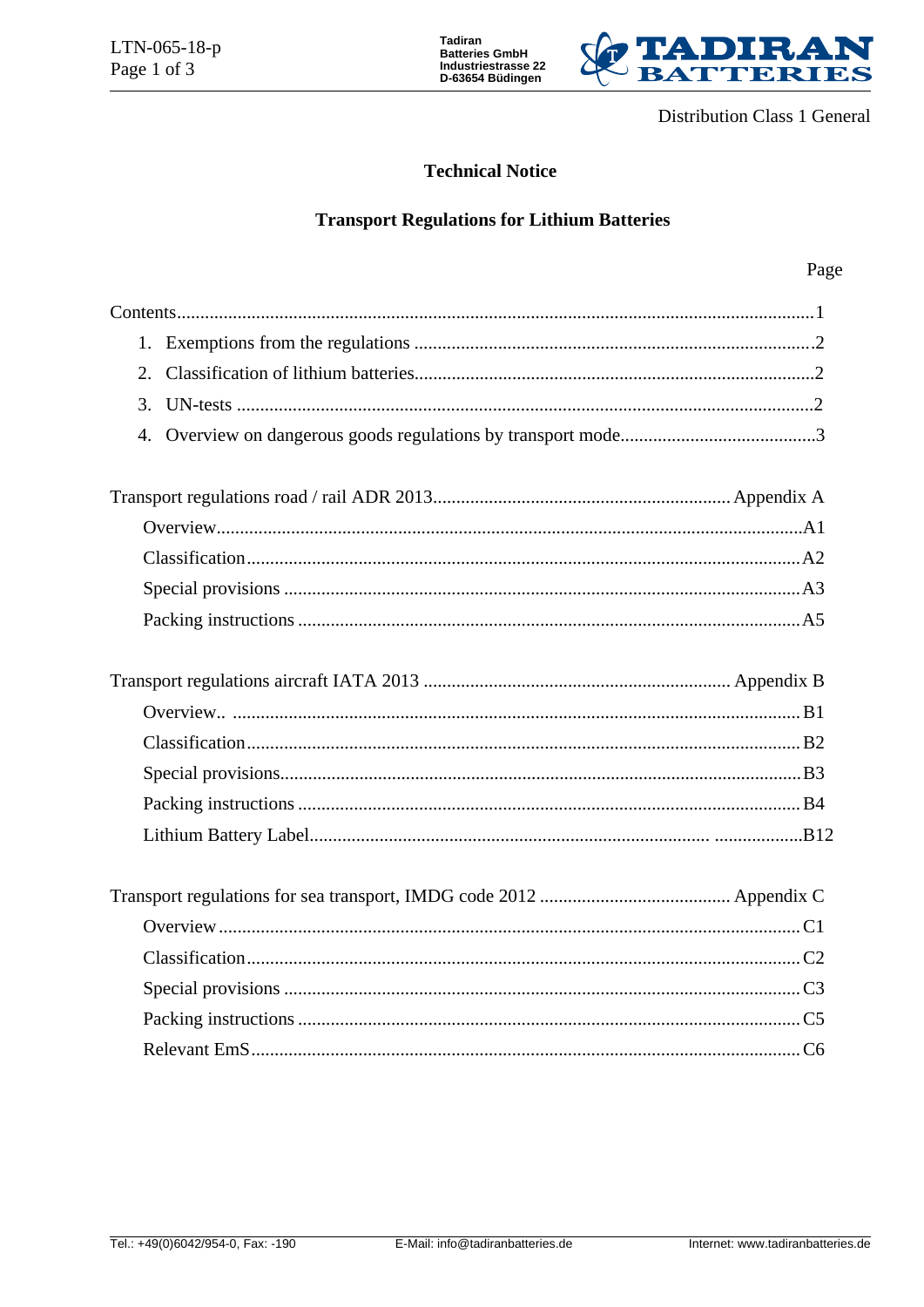

### **1. Exemptions**

Lithium metal batteries are dangerous goods, UN No. 3090. Therefore they are generally subject to transport regulations, depending on the transport mode. However, most Tadiran Lithium Batteries listed in the product data catalogue are exempted from the regulations if the following conditions are given:

- The batteries have not more than 2 g lithium content, each cell not more than 1 g lithium content (Table 1).
- The batteries have passed the UN tests (Table 1).
- The batteries shall be packed in inner packagings that completely enclose them. They shall be protected so as to prevent short circuits.
- The package and the shipping documents are marked with a notice indicating that it contains lithium batteries and shall – if damaged – be quarantined, inspected and repacked (Example see Appendix B, page 12).
- The gross mass does not exceed 30 kg per package (2.5 kg for air transport).
- The packaging shall be strong and capable of withstanding a 1.2 m drop test.
- For more conditions see special provision 188 (ADR/RID/IMDG-Code) and section II of Packing Instructions 968-970 (IATA DGR).
- Special conditions apply to air transport of lithium cells batteries with more than 0.3 g but less than 1 g / 2 g lithium content (see PI 968, section IB).

### **2. Classification of lithium batteries**

Tadiran Lithium Batteries are lithium metal batteries. Table 1 indicates which Tadiran Lithium Batteries are exempted from the dangerous goods regulations and which are not. The regulations for not exempted batteries are summarized in table 2.

| <b>Size</b>                                                      | <b>Model</b>       |                            |        |               |                 | <b>Exempted</b>   | Lithium<br>content | <b>UN Tests</b><br>passed |
|------------------------------------------------------------------|--------------------|----------------------------|--------|---------------|-----------------|-------------------|--------------------|---------------------------|
|                                                                  |                    |                            |        |               |                 |                   | g                  |                           |
| <b>BEL</b>                                                       | SL-340             |                            |        | <b>SL-740</b> | SL-840          | Yes $\frac{1}{2}$ | 0,13               | <b>YES</b>                |
| $1/6$ D                                                          | SL-386             |                            |        | <b>SL-786</b> | <b>SL-886</b>   | Yes $^{1})^{2}$ ) | 0,5                | <b>YES</b>                |
| $1/10$ D                                                         | SL-389             |                            |        | <b>SL-789</b> | SL-889          | Yes <sup>1</sup>  | 0,3                | <b>YES</b>                |
| $1/2$ AA                                                         | SL-350             |                            | SL-550 | <b>SL-750</b> | SL-850          | Yes $^{1})^{2}$ ) | 0,35               | <b>YES</b>                |
| $2/3$ AA                                                         | SL-361             |                            | SL-561 | SL-761        | SL-861          | Yes $^{1})^{2}$ ) | 0,5                | <b>YES</b>                |
| AA                                                               | SL-360             | <b>SL-460</b>              | SL-560 | <b>SL-760</b> | SL-860          | Yes $^{1})^{2}$ ) | 0,65               | <b>YES</b>                |
| C                                                                | <b>SL-770</b>      |                            |        |               | SL-2770 SL-2870 | No                | 2,5                | <b>YES</b>                |
| D                                                                | <b>SL-780</b>      |                            |        |               | SL-2780 SL-2880 | No                | 5                  | <b>YES</b>                |
| <b>DD</b>                                                        | <b>SL-790</b>      |                            |        | SL-2790       |                 | No                | 10                 | <b>YES</b>                |
| <b>Hybrid</b>                                                    |                    | HLC-1020 (3.7 V and 3.9 V) |        |               |                 | Yes $\frac{1}{2}$ | 0,01               | <b>YES</b>                |
| Layer                                                            |                    | HLC-1520 (3.7 V)           |        |               |                 | Yes $\frac{1}{2}$ | 0,02               | <b>YES</b>                |
| Capacitors                                                       | HLC 1520 (3.9 V)   |                            |        |               |                 | Yes $\frac{1}{2}$ | 0,04               | <b>YES</b>                |
|                                                                  |                    | HLC-1550 (3.7 V)           |        |               |                 | Yes $\frac{1}{2}$ | 0,07               | <b>YES</b>                |
|                                                                  |                    | HLC-1550 (3.9 V)           |        |               |                 | Yes <sup>1</sup>  | 0,13               | <b>YES</b>                |
| TLM-                                                             | <b>TLM-1550 HP</b> |                            |        |               |                 | Yes $\frac{1}{2}$ | 0,18               | <b>YES</b>                |
| <b>Batteries</b>                                                 | <b>TLM-1550 MP</b> |                            |        |               |                 | Yes <sup>1</sup>  | 0,25               | <b>YES</b>                |
| <sup>1</sup> ) If conditions mentioned in the text are fulfilled |                    |                            |        |               |                 |                   |                    |                           |
| $^{2}$ ) See also IATA DGR under UN 3090 / PI 968 / Table 968-II |                    |                            |        |               |                 |                   |                    |                           |

### **Table 1**

Classification of Tadiran Lithium Batteries

### **3. UN tests**

Table 1 also shows the status of UN-tests for Tadiran Lithium Batteries according to the UN Handbook of Tests and Criteria, part III, sub-section 38.3. Regarding Tadiran Lithium Batteries not listed in table 1, please apply to Tadiran Batteries for a confirmation.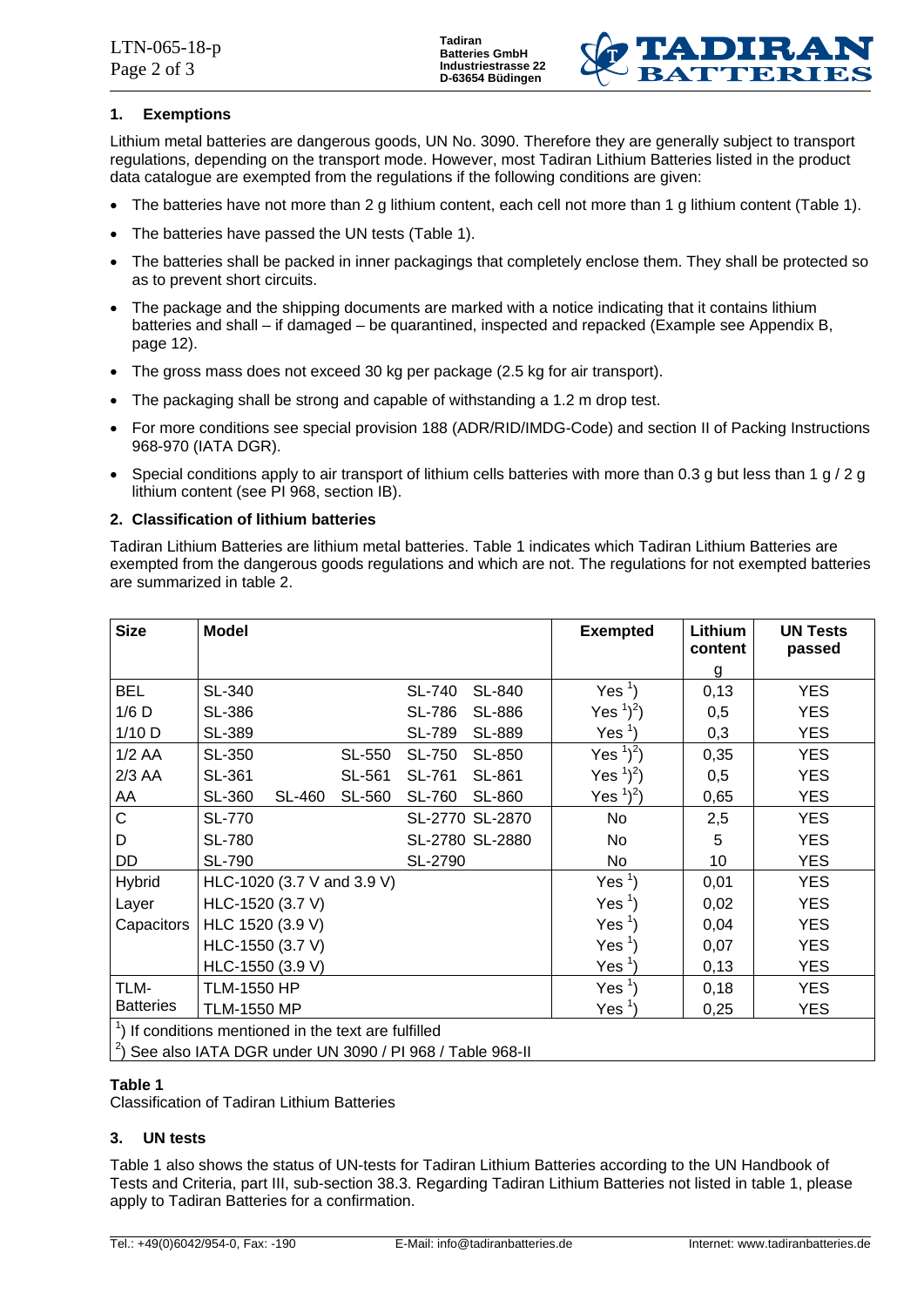

### **4. Overview dangerous goods by transport mode**

|                                                                        | Transport regulations for lithium metal batteries             |                                          |                                                |                                             |                                             |  |  |  |  |
|------------------------------------------------------------------------|---------------------------------------------------------------|------------------------------------------|------------------------------------------------|---------------------------------------------|---------------------------------------------|--|--|--|--|
| UN-No. and<br>class                                                    | <b>Limitations and</b><br>instructions                        | Passenger<br>aircraft<br><b>IATA DGR</b> | Cargo aircraft<br><b>IATA DGR</b>              | Road/Railway<br>transport<br><b>ADR/RID</b> | <b>Sea</b><br>transport<br><b>IMDG Code</b> |  |  |  |  |
| <b>Lithium metal batteries</b>                                         |                                                               |                                          |                                                |                                             |                                             |  |  |  |  |
| <b>UN 3090</b><br>Class 9                                              | Maximum mass per<br>package                                   | 2.5 kg, metal<br>packaging               | 35 kg                                          | according to<br>packaging<br>approval       | according to<br>packaging<br>approval       |  |  |  |  |
|                                                                        | Packing group                                                 | $\mathbf{I}$                             | $\mathbf{H}$                                   | Ш                                           | Ш                                           |  |  |  |  |
|                                                                        | Packing instruction                                           | 968                                      | 968                                            | P 903, a, b                                 | P 903                                       |  |  |  |  |
|                                                                        | Marking                                                       | Class 9 label                            | Class 9 label                                  | Class 9 label                               | Class 9 label                               |  |  |  |  |
|                                                                        |                                                               |                                          | Handling Label<br>"Cargo Air-<br>craft only"   |                                             |                                             |  |  |  |  |
| Lithium metal batteries contained in equipment / packed with equipment |                                                               |                                          |                                                |                                             |                                             |  |  |  |  |
| <b>UN 3091</b><br>Class 9                                              | Max. Qty. of batteries per<br>piece of equipment              | $5$ kg $/$ -                             | 35 kg / -                                      |                                             |                                             |  |  |  |  |
|                                                                        | Max. Qty. of batteries per<br>package, excluding<br>equipment | $-/5$ kg                                 | $-/35$ kg                                      |                                             |                                             |  |  |  |  |
|                                                                        | Packing group                                                 | $\mathbf{I}$                             | $\mathbf{II}$                                  | $\mathsf{II}$                               | $\mathbf{II}$                               |  |  |  |  |
|                                                                        | Packing instruction                                           | 970 / 969                                | 970 / 969                                      | 903, a, b                                   | 903                                         |  |  |  |  |
|                                                                        | Marking                                                       | Class 9 label                            | Class 9 label                                  | Class 9 label                               | Class 9 label                               |  |  |  |  |
|                                                                        |                                                               |                                          | Handling Label<br>For Cargo Air-<br>craft Only |                                             |                                             |  |  |  |  |
|                                                                        | <b>Further instructions</b>                                   | see packing instructions                 |                                                | see special provision 230                   |                                             |  |  |  |  |

### **Table 2**

Transport regulations for lithium metal cells / batteries: more than 1 g / 2 g lithium content (refer to Table 1)

It is necessary to refer to the listed regulations and instructions for detailed information. They are revised on a regular basis. The tables are based on the revisions effective in January 2013.

The applicable documents are:

- ADR: European Agreement concerning the International Carriage of Dangerous Goods by Road,
- IATA DGR: International Air Transport Association, Dangerous Goods Regulations,
- ICAO: International Civil Aviation Organization, Technical Instructions for the Safe Transport of Dangerous Goods by Air,

IMDG Code: International Maritime Dangerous Goods Code,

RID: International Statutory Order on the Conveyance of Dangerous Goods by Rail,

UN: United Nations Recommendations on the Transport of Dangerous Goods.



Class 9 hazard label, reduced size, black on white



Handling Label "Cargo Aircraft Only", reduced size, black on orange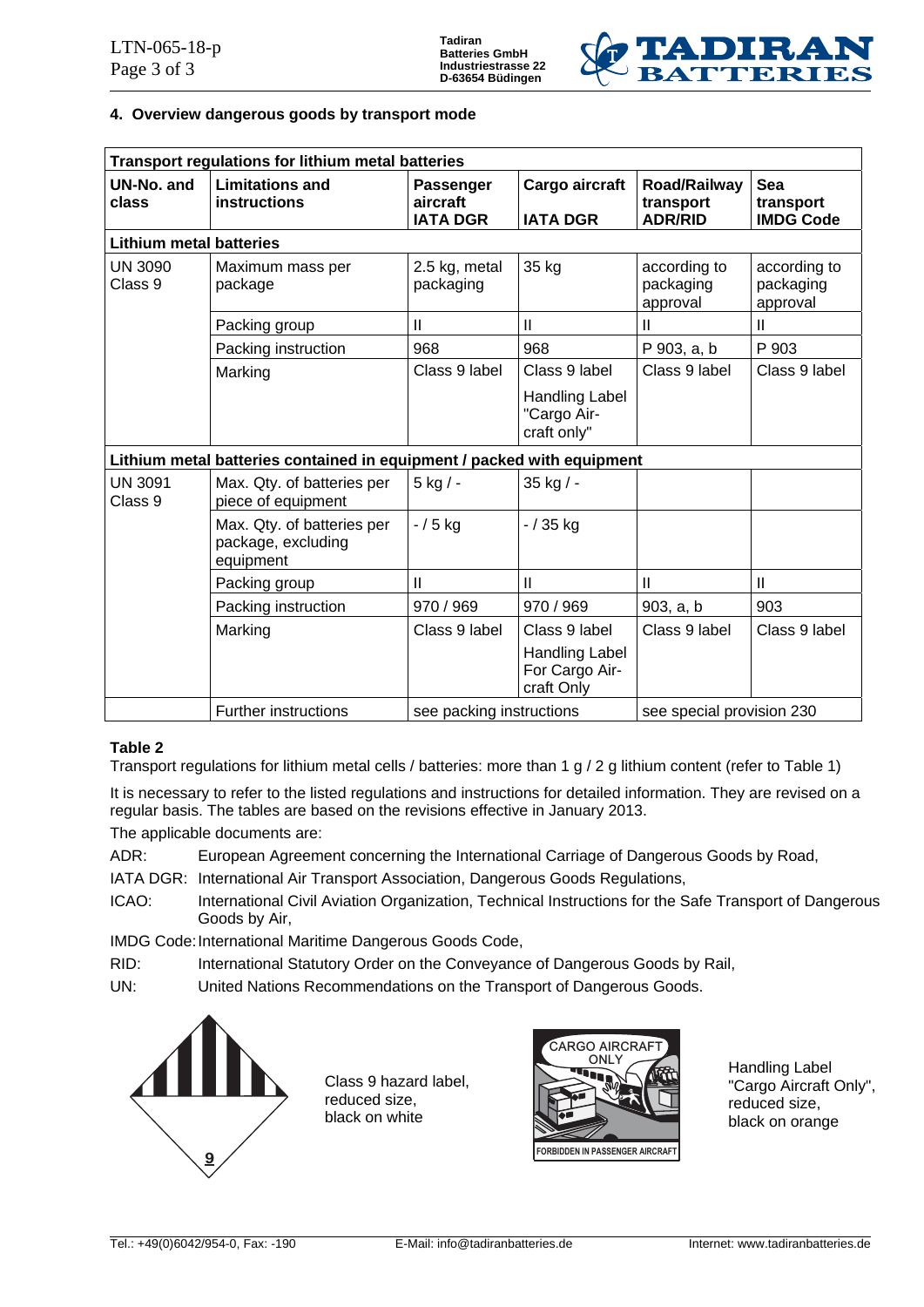# **Transport Regulations for Road and Rail Transport ADR 2013**

# **Overview**

| <b>UN 3090</b>             |                                                                                                                        | <b>LITHIUM METAL BATTERIES</b> |                                                    |             |              |                    |  |
|----------------------------|------------------------------------------------------------------------------------------------------------------------|--------------------------------|----------------------------------------------------|-------------|--------------|--------------------|--|
| <b>UN 3091</b>             | LITHIUM METAL BATTERIES CONTAINED IN<br><b>EQUIPMENT</b> or<br>LITHIUM METAL BATTERIES PACKED WITH<br><b>EQUIPMENT</b> |                                |                                                    |             |              |                    |  |
|                            |                                                                                                                        |                                |                                                    |             |              | see ADR<br>chapter |  |
| Class                      |                                                                                                                        | 9                              | Miscellaneous                                      | X           | $\mathbf{X}$ | 2.2                |  |
| Classification code        |                                                                                                                        | M <sub>4</sub>                 | <b>Lithium batteries</b>                           | X           | X            | 2.2.9.1.2          |  |
| Classification             |                                                                                                                        |                                | <b>Quality Management program</b>                  | $\mathbf X$ | $\mathbf X$  | 2.2.9.1.7          |  |
| Packing group              |                                                                                                                        | $\mathbf{I}$                   | Medium danger                                      | X           | X            | 2.1.1.3            |  |
| Labels                     |                                                                                                                        | 9                              | Class 9 Hazard label                               | $\mathbf X$ | X            | 5.2.2              |  |
| Special provisions         |                                                                                                                        | 188                            | Exempted if                                        | X           | $\mathbf X$  | 3.3                |  |
|                            |                                                                                                                        | 230                            | Class $9$ if                                       | $\mathbf X$ | X            |                    |  |
|                            |                                                                                                                        | 310                            | Prototypes                                         |             | X            |                    |  |
|                            |                                                                                                                        | 360                            | Battery powered vehicles                           | X           |              |                    |  |
|                            |                                                                                                                        | 636                            | Used batteries etc.                                | $\mathbf X$ | X            |                    |  |
|                            |                                                                                                                        | 656                            | Equipment active during transport                  | $\mathbf X$ | X            |                    |  |
|                            |                                                                                                                        | 661                            | Damaged lithium batteries                          | X           | X            |                    |  |
| Limited quantities         |                                                                                                                        | LQ0                            | N <sub>o</sub>                                     | $\mathbf X$ | $\mathbf X$  | 3.4.6              |  |
| <b>Excepted Quantity</b>   |                                                                                                                        | E0                             | N <sub>o</sub>                                     | X           | $\mathbf X$  | 3.5.1.2            |  |
| Packing instructions       |                                                                                                                        | P903                           | Lithium batteries                                  | X           | X            | 4.1.4              |  |
|                            |                                                                                                                        | P903a                          | Used lithium batteries                             | $\mathbf X$ | X            |                    |  |
|                            |                                                                                                                        | P903b                          | Used cells and batteries collected<br>for disposal | $\mathbf X$ | $\mathbf X$  |                    |  |
| Transport category         |                                                                                                                        | $\overline{2}$                 | Exemptions under 333 kg                            | $\mathbf X$ | $\mathbf X$  | 1.1.3.6            |  |
| Tunnel restriction<br>code |                                                                                                                        | E                              | Forbidden in tunnels of<br>category E              | $\mathbf X$ | $\mathbf X$  | 8.6                |  |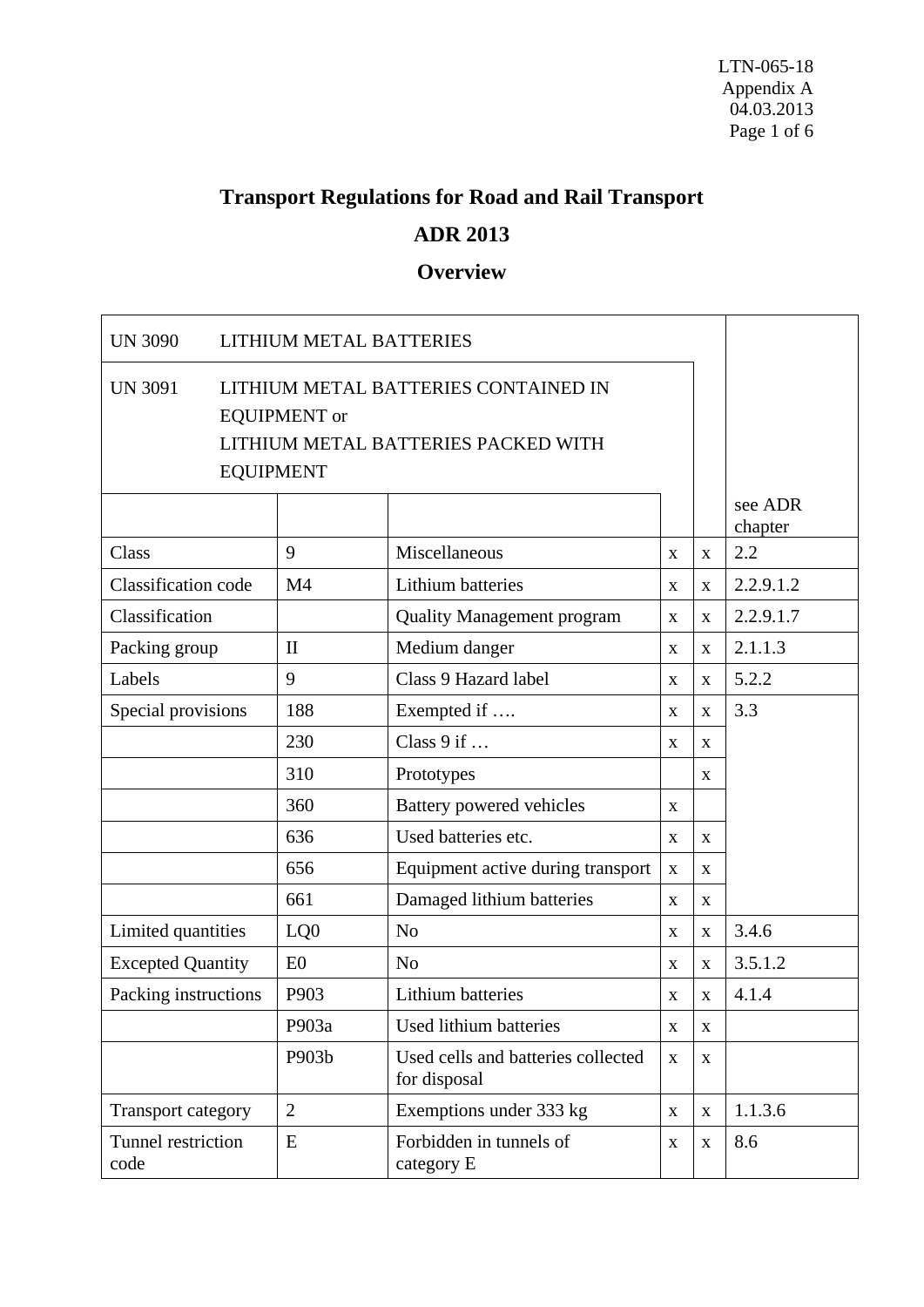### **ADR / RID 2013 – Classification Lithium Batteries** Appendix A

### **2.2.9.1.7**

Cells and batteries, cells and batteries contained in equipment, or cells and batteries packed with equipment, containing lithium in any form shall be assigned to UN Nos. 3090, 3091, 3480 or 3481 as appropriate. They may be carried under these entries if they meet the following provisions:

(a) Each cell or battery is of the type proved to meet the requirements of each test of the Manual of Tests and Criteria, Part III, sub-section 38.3;

*Note: Batteries shall be of a type proved to meet the testing requirements of the Manual of Tests and Criteria, part III, sub-section 38.3, irrespective of whether the cells of which they are composed are of a tested type.*

- (b) Each cell and battery incorporates a safety venting device or is designed to preclude a violent rupture under normal conditions of carriage;
- (c) Each cell and battery is equipped with an effective means of preventing external short circuits;
- (d) Each battery containing cells or series of cells connected in parallel is equipped with effective means as necessary to prevent dangerous reverse current flow (e.g., diodes, fuses, etc.);
- (e) Cells and batteries shall be manufactured under a quality management programme that includes:
	- (i) A description of the organizational structure and responsibilities of personnel with regard to design and product quality;
	- (ii) The relevant inspection and test, quality control, quality assurance, and process operation instructions that will be used;
	- (iii) Process controls that should include relevant activities to prevent and detect internal short circuit failure during manufacture of cells;
	- (iv) Quality records, such as inspection reports, test data, calibration data and certificates. Test data shall be kept and made available to the competent authority upon request;
	- (v) Management reviews to ensure the effective operation of the quality management programme;
	- (vi) A process for control of documents and their revision;
	- (vii) A means for control of cells or batteries that are not conforming to the type tested as mentioned in (a) above;
	- (viii) Training programmes and qualification procedure for relevant personnel; and
	- (ix) Procedure to ensure that there is no damage to the final product.
	- *Note: In house quality management programmes may be accepted. Third party certification is not required, but the procedures listed in (i) to (ix) above shall be properly recorded and traceable. A copy of the quality management programme shall be made available to the competent authority upon request.*

Lithium batteries are not subject to the provisions of ADR if they meet the requirements of special provision 188 of Chapter 3.3.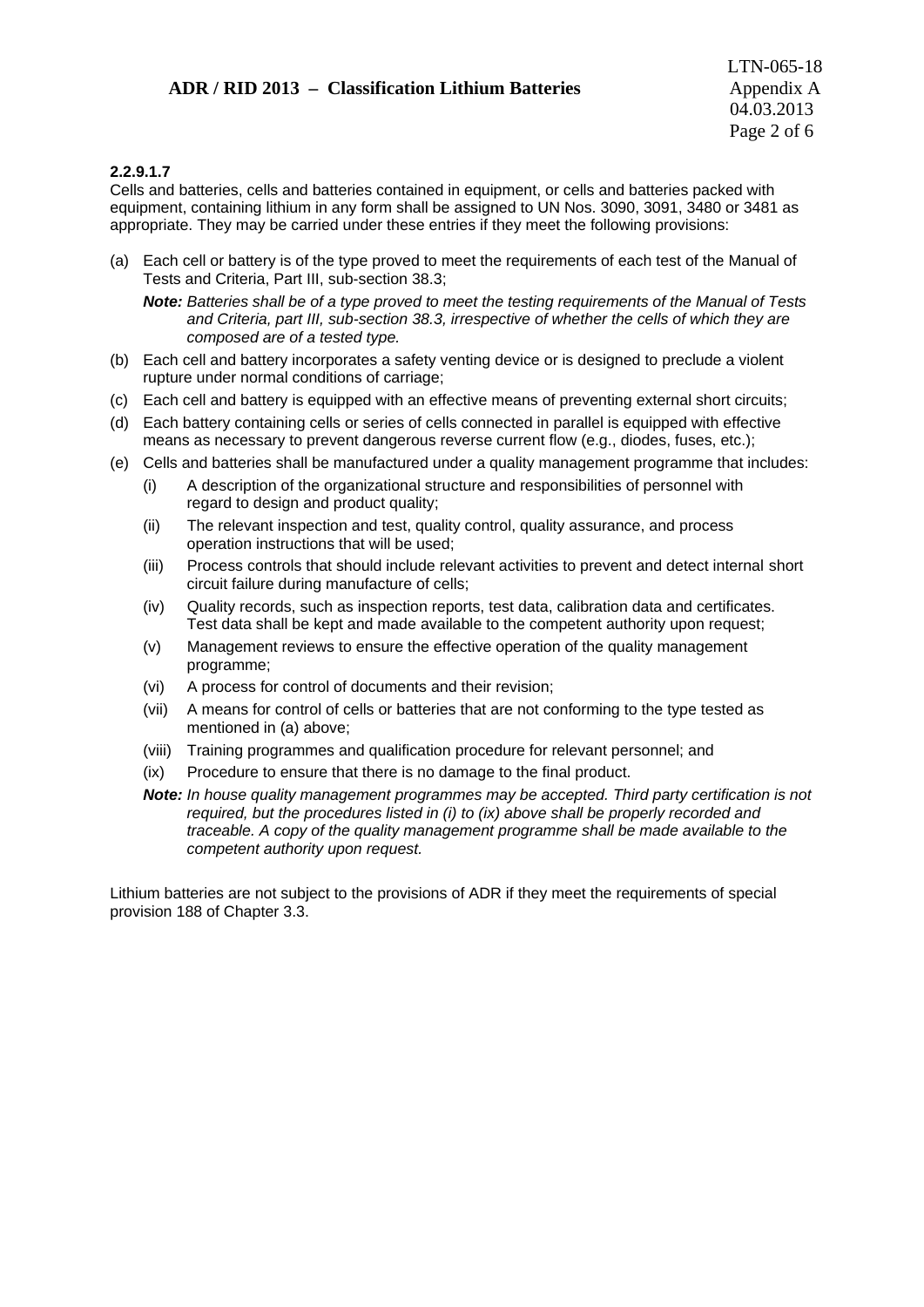### **Special Provision 188**

Cells and batteries offered for carriage are not subject to other provisions of ADR if they meet the following:

- (a) For a lithium metal or lithium alloy cell, the lithium content is not more than 1 g, and for a lithium ion cell, the Watt-hour rating is not more than 20 Wh;
- (b) For a lithium metal or lithium alloy battery the aggregate lithium content is not more than 2 g, and for a lithium ion battery, the Watt-hour rating is not more than 100 Wh. Lithium ion batteries subject to this provision shall be marked with the Watt-hour rating on the outside case, except those manufactured before 1 January 2009;
- (c) Each cell or battery meets the provisions of 2.2.9.1.7 (a) and (e);
- (d) Cells and batteries, except when installed in equipment, shall be packed in inner packagings that completely enclose the cell or battery. Cells and batteries shall be protected so as to prevent short circuits. This includes protection against contact with conductive materials within the same packaging that could lead to a short circuit. The inner packagings shall be packed in strong outer packagings which conform to the provisions of 4.1.1.1, 4.1.1.2 and 4.1.1.5;
- (e) Cells and batteries when installed in equipment shall be protected from damage and short circuit, and the equipment shall be equipped with an effective means of preventing accidental activation. This requirements does not apply to devices which are intentionally active in carriage (radio frequency identification (RFID) transmitters, watches, sensors, etc.) and which are not capable of generating a dangerous evolution of heat. When batteries are installed in equipment, the equipment shall be packed in strong outer packagings constructed of suitable material of adequate strength and design in relation to the packaging's capacity and its intended use unless the battery is afforded equivalent protection by the equipment in which it is contained;
- (f) Except for packages containing button cell batteries installed in equipment (including circuit boards), or no more than four cells installed in equipment or no more than two batteries installed in equipment, each package shall be marked with the following:
	- (i) an indication that the package contains "lithium metal" or "lithium ion" cells or batteries, as appropriate;
	- (ii) an indication that the package shall be handled with care and that a flammability hazard exists if the package is damaged;
	- (iii) an indication that special procedures shall be followed in the event the package is damaged, to include inspection and repacking if necessary; and
	- (iv) a telephone number of additional information;
- (g) Each consignment of one or more packages marked in accordance with paragraph (f) shall be accompanied with a document including the following:
	- (i) an indication that the package contains "lithium metal" or "lithium ion" cells or batteries, as appropriate;
	- (ii) an indication that the package shall be handled with care and that a flammability hazard exists if the package is damaged;
	- (iii) an indication that special procedures shall be followed in the event the package is damaged, to include inspection and repacking if necessary; and
	- (iv) a telephone number for additional information;
- (h) Except when batteries are installed in equipment, each package shall be capable of withstanding a 1.2 m drop test in any orientation without damage to cells or batteries contained therein, without shifting of the contents so as to allow battery to battery (or cell to cell) contact and without release of contents; and
- (i) Except when batteries are installed in or packed with equipment, packages shall not exceed 30 kg gross mass.

As used above and elsewhere in ADR, "lithium content" means the mass of lithium in the anode of a lithium metal or lithium alloy cell.

Separate entries exist for lithium metal batteries and lithium ion batteries to facilitate the carriage of these batteries for specific modes of carriage and to enable the application of different emergency response actions.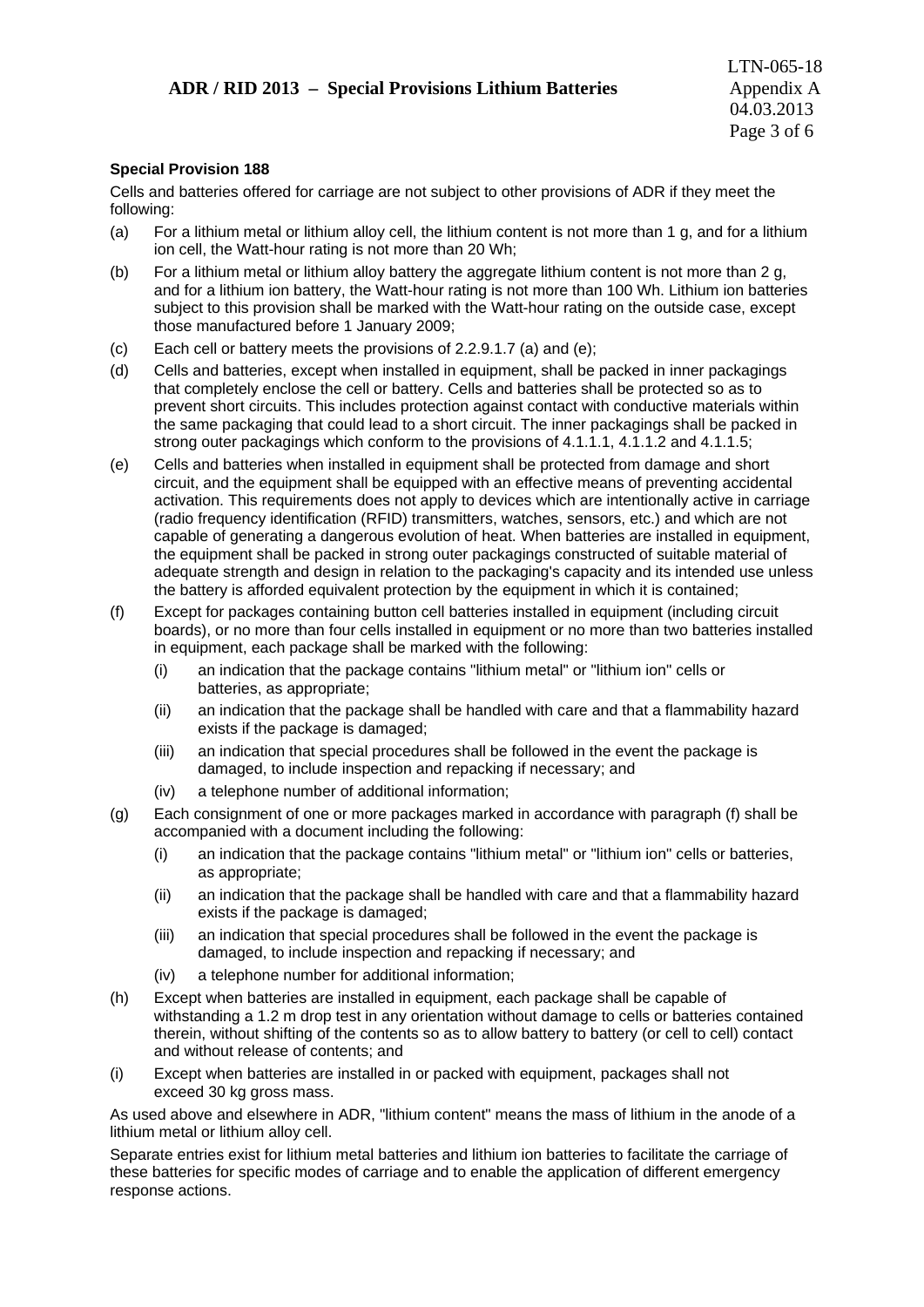### **ADR / RID 2013 – Special Provisions Lithium Batteries** Appendix A

### **Special Provision 230**

Lithium cells and batteries may be carried under this entry if they meet the provisions of 2.2.9.1.7.

### **Special Provision 310**

The testing requirements in sub-section 38.3 of the *Manual of Tests and Criteria* do not apply to production runs consisting of not more than 100 cells and batteries, or to pre-production prototypes of cells and batteries when these prototypes are carried for testing, if:

- (a) the cells and batteries are carried in an outer packaging that is a metal, plastics or plywood drum or a metal, plastics or wooden box and that meets the criteria for packing group I; and
- (b) each cell and battery is individually packed in an inner packaging inside an outer packaging and is surrounded by cushioning material that is non-combustible, and non-conductive.

### **Special Provision 360**

Vehicles only powered by lithium metal batteries or lithium ion batteries shall be classified under the entry UN 3171 battery-powered vehicle.

### **Special Provision 636**

- (a) Cells contained in equipment shall not be capable of being discharged during carriage to the extent that the open circuit voltage falls below 2 volts or two thirds of the voltage of the undischarged cell, whichever is the lower.
- (b) Up to the intermediate processing facility, used lithium cells and batteries with a gross mass of not more than 500 g each, whether or not contained in equipment, collected and handed over for carriage for disposal. together with or without other non-lithium cells or batteries are not subject to the other provisions of ADR if they meet the following conditions:
	- (i) The provisions of packing instruction P903b are complied with;
	- (ii) A quality assurance system is in place to ensure that the total amount of lithium cells or batteries per transport unit does not exceed 333 kg;
	- (iii) Packages shall bear the inscription: "USED LITHIUM CELLS".

### **Special Provision 656**

(Deleted)

### **Special Provision 661**

Carriage of damaged lithium batteries if not collected and presented for carriage for disposal according to special provision 636 is permitted only under additional conditions defined by the competent authority of any Contracting Party to ADR who may also recognise an approval granted by the competent authority of a country which is not a Contracting Party to ADR, provided that this approval has been granted in accordance with the procedures applicable according to ADR or RID.

Only packing methods which are approved for these goods by the competent authority may be used.

The competent authority may define a more restrictive transport category or tunnel restriction code, which shall be included in the competent authority approval.

A copy of the competent authority approval shall accompany each consignment or the transport document shall include a reference to the competent authority approval.

The competent authority of the Contracting Party to ADR granting an approval in accordance with this special provision shall notify the secretariat of the UNECE for the purpose of circulation of this information through its website.

*NOTE: Any recommendations made by the United Nations for technical requirements for the carriage of damaged lithium batteries shall be considered when granting the approval* 

Damaged lithium batteries means in particular:

- Batteries identified by the manufacturer as being defective for safety reasons;
- Batteries with damaged or considerably deformed cases;
- Leaking or venting batteries; or
- Batteries with faults that cannot be diagnosed prior to carriage to a place of analysis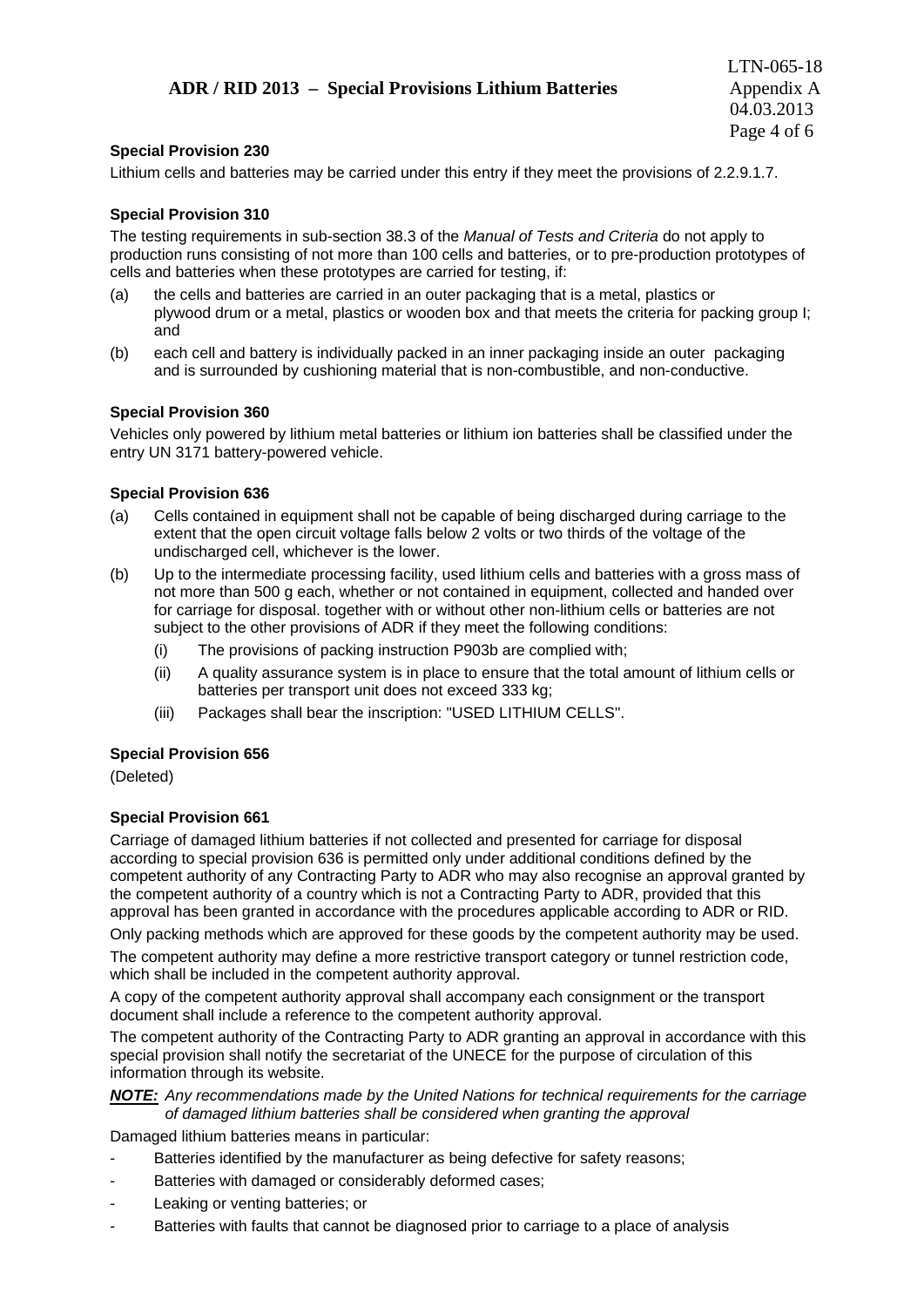| P903 | <b>PACKING INSTRUCTION</b>                                                                                                                                                                                                                                                                                              | P903 |
|------|-------------------------------------------------------------------------------------------------------------------------------------------------------------------------------------------------------------------------------------------------------------------------------------------------------------------------|------|
|      | This instruction applies to UN Nos. 3090, 3091, 3480 and 3481.                                                                                                                                                                                                                                                          |      |
|      | The following packagings are authorized, provided the general provisions of 4.1.1 and 4.1.3 are met:                                                                                                                                                                                                                    |      |
| (1)  | For cells and batteries:                                                                                                                                                                                                                                                                                                |      |
|      | Drums (1A2, 1B2, 1N2, 1H2, 1D, 1G);                                                                                                                                                                                                                                                                                     |      |
|      | Boxes (4A, 4B, 4N, 4C1, 4C2, 4D, 4F, 4G, 4H1, 4H2);                                                                                                                                                                                                                                                                     |      |
|      | Jerricans (3A2, 3B2, 3H2).                                                                                                                                                                                                                                                                                              |      |
|      | Cells or batteries shall be packed in packagings so that the cells or batteries are protected<br>against damage that may be caused by the movement or placement of the cells or batteries<br>within the packaging.                                                                                                      |      |
|      | Packagings shall conform to the packing group II performance level.                                                                                                                                                                                                                                                     |      |
| (2)  | In addition for cells or batteries with a gross mass of 12 kg or more employing a strong, impact<br>resistant outer casing, and assemblies of such cells or batteries:                                                                                                                                                  |      |
|      | (a) Strong outer packagings, in protective enclosures (e.g. in fully enclosed or wooden slatted<br>crates); or                                                                                                                                                                                                          |      |
|      | (b) Pallets or other handling devices.                                                                                                                                                                                                                                                                                  |      |
|      | Cells or batteries shall be secured to prevent inadvertent movement, and the terminals shall not<br>support the weight of other superimposed elements.                                                                                                                                                                  |      |
|      | Packagings need not meet the requirements of 4.1.1.3.                                                                                                                                                                                                                                                                   |      |
| (3)  | For cells or batteries packed with equipment:                                                                                                                                                                                                                                                                           |      |
|      | Packagings conforming to the requirements in paragraph (1) of this packing instruction, then<br>placed with the equipment in an outer packaging; or                                                                                                                                                                     |      |
|      | Packagings that completely enclose the cells or batteries, then placed with equipment in a<br>packaging conforming to the requirements in paragraph (1) of this instruction.                                                                                                                                            |      |
|      | The equipment shall be secured against movement within the outer packaging.                                                                                                                                                                                                                                             |      |
|      | For the purpose of this packing instruction, "equipment" means apparatus requiring the lithium<br>metal or lithium ion cells or batteries with which it is packed for its operation.                                                                                                                                    |      |
| (4)  | For cells or batteries contained in equipment:                                                                                                                                                                                                                                                                          |      |
|      | Strong outer packagings constructed of suitable material, and of adequate strength and design<br>in relation to the packaging capacity and its intended use. They shall be constructed in such a<br>manner as to prevent accidental operation during carriage. Packagings need not meet the<br>requirements of 4.1.1.3. |      |
|      | Large equipment can be offered for carriage unpackaged or on pallets when the cells of<br>batteries are afforded equivalent protection by the equipment in which they are contained.                                                                                                                                    |      |
|      | Devices such as radio frequency identification (RFID) tags, watches and temperature loggers,<br>which are not capable of generating a dangerous evolution of heat, may be carried when<br>intentionally active in strong outer packagings.                                                                              |      |
|      | <b>Additional requirement:</b>                                                                                                                                                                                                                                                                                          |      |
|      | Cells or batteries shall be protected against short circuit.                                                                                                                                                                                                                                                            |      |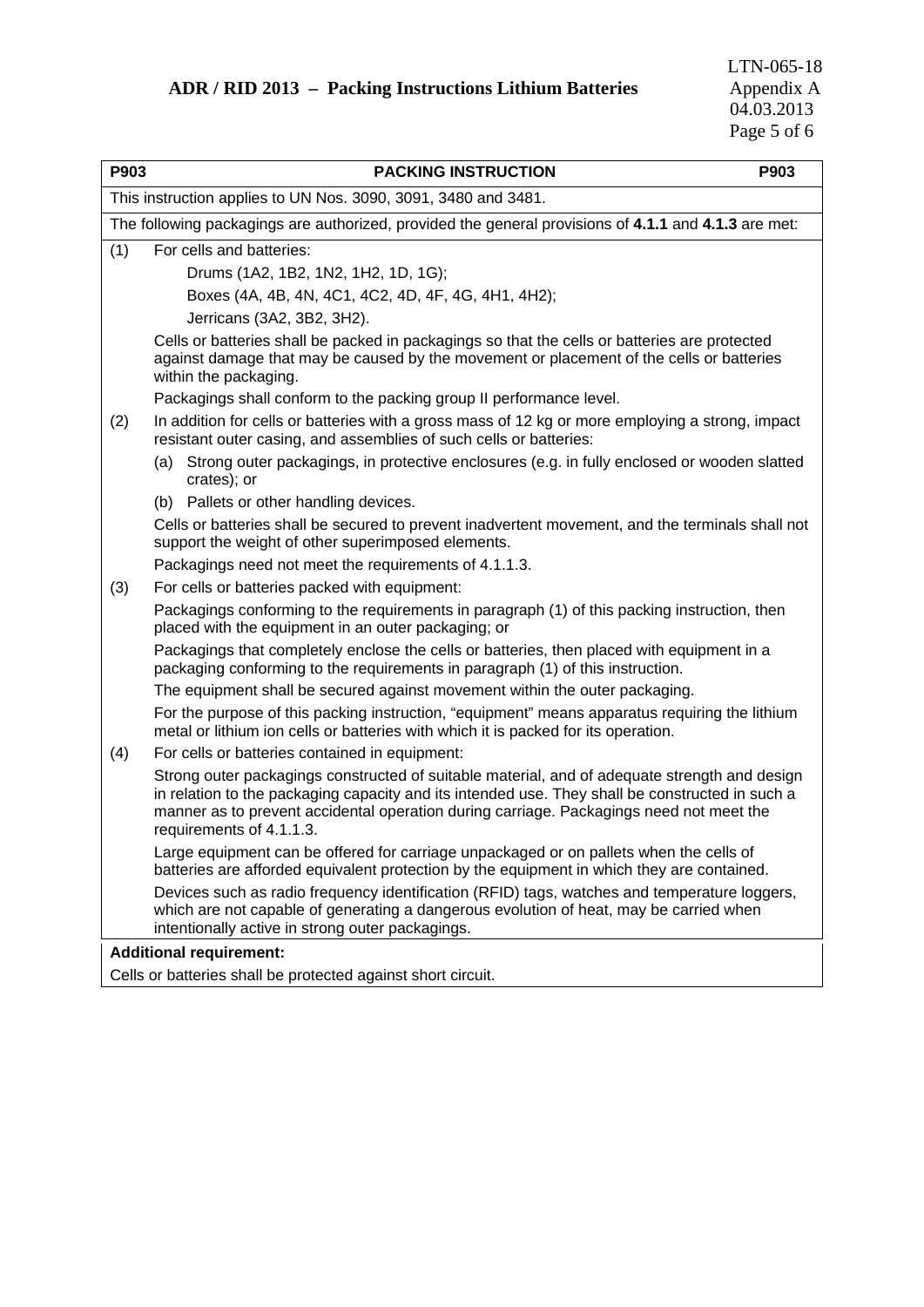# **P903a PACKING INSTRUCTION P903a**  This instruction applies to used cells and batteries of UN Nos. 3090, 3091, 3480 and 3481. The following packagings are authorized, provided the general provisions of **4.1.1**, except **4.1.3** are met: Packagings conforming to the packing group II performance level. Non-approved packagings shall, however, be permitted provided that: - they meet the general provisions of 4.1.1 except 4.1.1.3 and 4.1.3; - the cells and batteries are packed and stowed so as to prevent any risk of short circuits; - the packages weigh not more than 30 kg. **Additional requirement:**  Batteries shall be protected against short circuit.

### P903b **PACKING INSTRUCTION** P903b

This instruction applies to used cells and batteries of UN Nos. 3090, 3091, 3480 and 3481.

Used lithium cells and batteries, with a gross mass of not more than 500 g each, collected for disposal, may be carried together with other used non-lithium batteries or alone without being individually protected, under the following conditions:

- (1) In 1H2 drums or 4H2 boxes conforming to the packing group II performance level for solids;
- (2) In 1A2 drums or 4A boxes fitted with a polyethylene bag and conforming to the packing group II performance level for solids. The polyethylene bag
	- shall have an impact resistance of at least 480 grams in both parallel and perpendicular planes with respect to the length of the bag;
	- shall have a minimum of 500 microns of thickness with an electrical resistivity of more than 10 Mohms and a water absorption rate over 24 hours at 25 °C lower than 0.01 %;
	- shall be closed; and
	- may only be used once:
- (3) In collecting trays with a gross mass of less than 30 kg made from non-conducting material meeting the general conditions of 4.1.1.1, 4.1.1.2 and 4.1.1.5 to 4.1.1.8.

### **Additional requirements:**

The empty space in the packaging shall be filled with cushioning material. The cushioning material may be dispensed with when the packaging is entirely fitted with a polyethylene bag and the bag is closed.

Hermetically sealed packagings shall be fitted with a venting device according to 4.1.1.8. The venting device shall be so designed that an overpressure caused by gases does not exceed 10 kPa.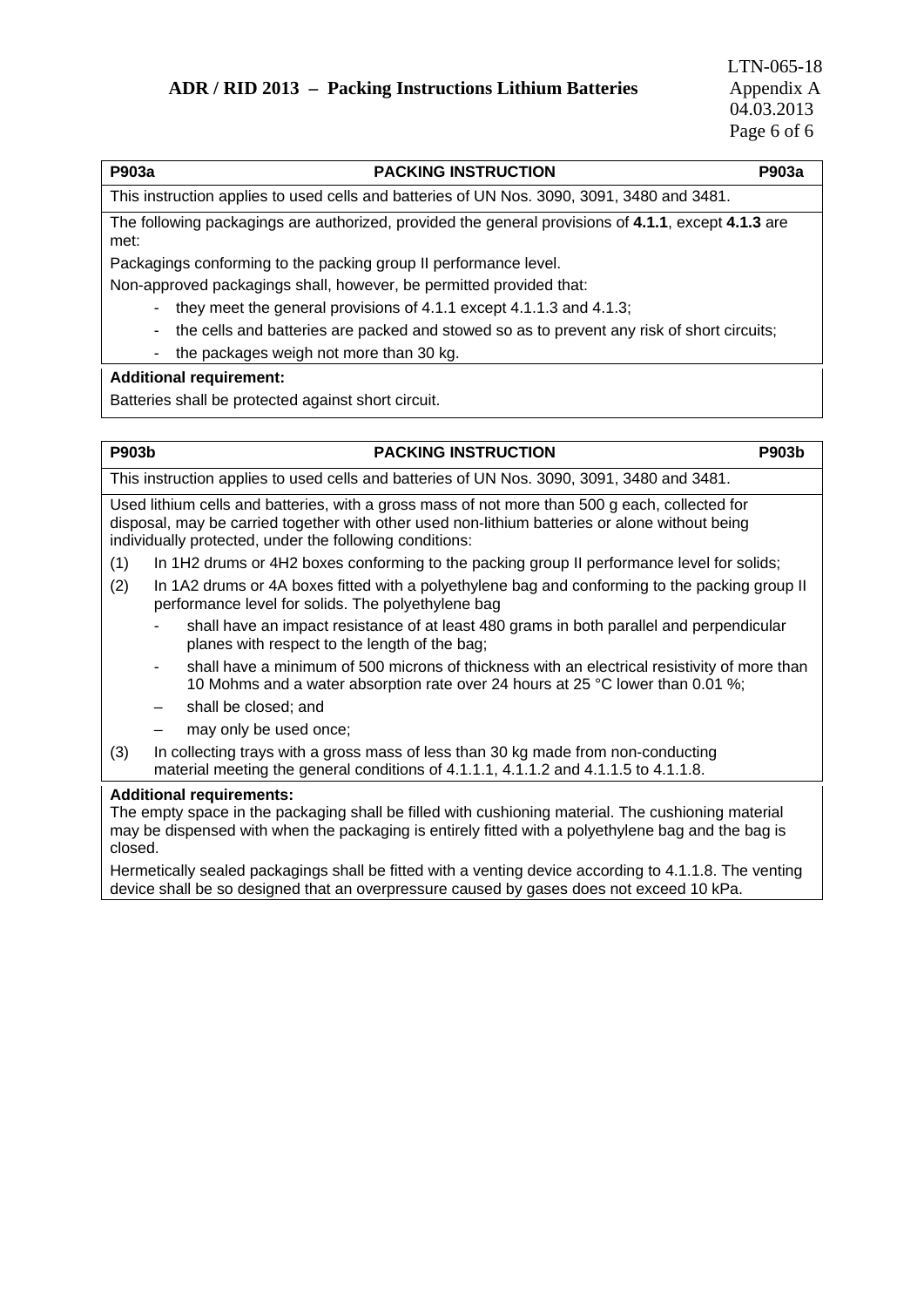# **Transport Regulations Aircraft**

# **IATA DGR 2013**

# **Overview**

| <b>UN 3090</b>            | <b>LITHIUM METAL BATTERIES</b>                    |                       |                                             |                |                |                    |                   |
|---------------------------|---------------------------------------------------|-----------------------|---------------------------------------------|----------------|----------------|--------------------|-------------------|
| <b>UN 3091</b>            | LITHIUM METAL BATTERIES CONTAINED IN EQUIPMENT or |                       |                                             |                |                |                    |                   |
|                           | LITHIUM METAL BATTERIES PACKED WITH EQUIPMENT     |                       |                                             |                |                |                    |                   |
|                           |                                                   |                       |                                             |                |                |                    | see<br>Chapter    |
| <b>Class</b>              |                                                   | 9                     | Miscellaneous dangerous<br>goods            | X              | X              | X                  | 3.9               |
| Sub Risk                  |                                                   | $\tilde{\phantom{a}}$ |                                             |                |                |                    |                   |
| Classification            |                                                   |                       |                                             | X              | X              | x                  | 3.9.2.6           |
|                           |                                                   |                       | <b>Quality Management Program</b>           | X              | X              | X                  | $3.9.2.6$ (e)     |
| Packing Group             |                                                   | $\mathbf{II}$         | Medium danger                               | X              | X              | X                  | 3.0.3             |
| Packing instructions      |                                                   | 968                   | Lithium batteries                           |                |                | x                  | 5.9               |
|                           |                                                   | 970                   | Lithium batteries contained in<br>equipment |                | X              |                    | 5.9               |
|                           |                                                   | 969                   | Lithium batteries packed with<br>equipment  | X              |                |                    | 5.9               |
| <b>Hazard label</b>       |                                                   | 9                     | Miscellaneous                               | X              | $\mathsf{x}$   | $\pmb{\times}$     | 7.3.18            |
| <b>Exempted Quantity</b>  |                                                   | E <sub>0</sub>        | <b>No</b>                                   | X              | X              | X                  | 2.7               |
| <b>Limited Quantity</b>   |                                                   |                       | Forbidden                                   | X              | X              | X                  |                   |
| Max. Net mass             |                                                   | 2.5 kg                | see also packing instructions               | 1)             | $\overline{1}$ | X                  |                   |
| Cargo aircraft            | Max. Net mass                                     | 35 kg                 | see also packing instructions               | 1)             | 1)             | X                  |                   |
|                           | Handling label                                    | Yes                   | Cargo Aircraft Only                         | X              | X              | $\pmb{\mathsf{X}}$ | 7.4.2             |
| <b>Special Provisions</b> |                                                   | A48                   | Packaging tests                             |                | X              |                    | 4.4               |
|                           |                                                   | A88                   | Prototypes                                  |                |                | x                  |                   |
|                           |                                                   | A99                   | over 35 kg                                  |                |                | x                  |                   |
|                           |                                                   | A154                  | Defective batteries                         | $\pmb{\times}$ | X              | X                  |                   |
|                           |                                                   | A164                  | Heat development                            | X              | X              | x                  |                   |
|                           |                                                   | A181,<br>A182         | Various combinations                        | X              | X              |                    |                   |
|                           |                                                   | A183                  | No waste batteries                          |                |                | x                  |                   |
| ERG <sup>2)</sup> Code    |                                                   | 9FZ                   |                                             | X              | X              | x                  | ICAO <sup>3</sup> |

<sup>1</sup>  $1)$  see applicable packing instruction

<sup>&</sup>lt;sup>2)</sup> Emergency Response Drill Code

<sup>3</sup>) Doc 9481-AN/928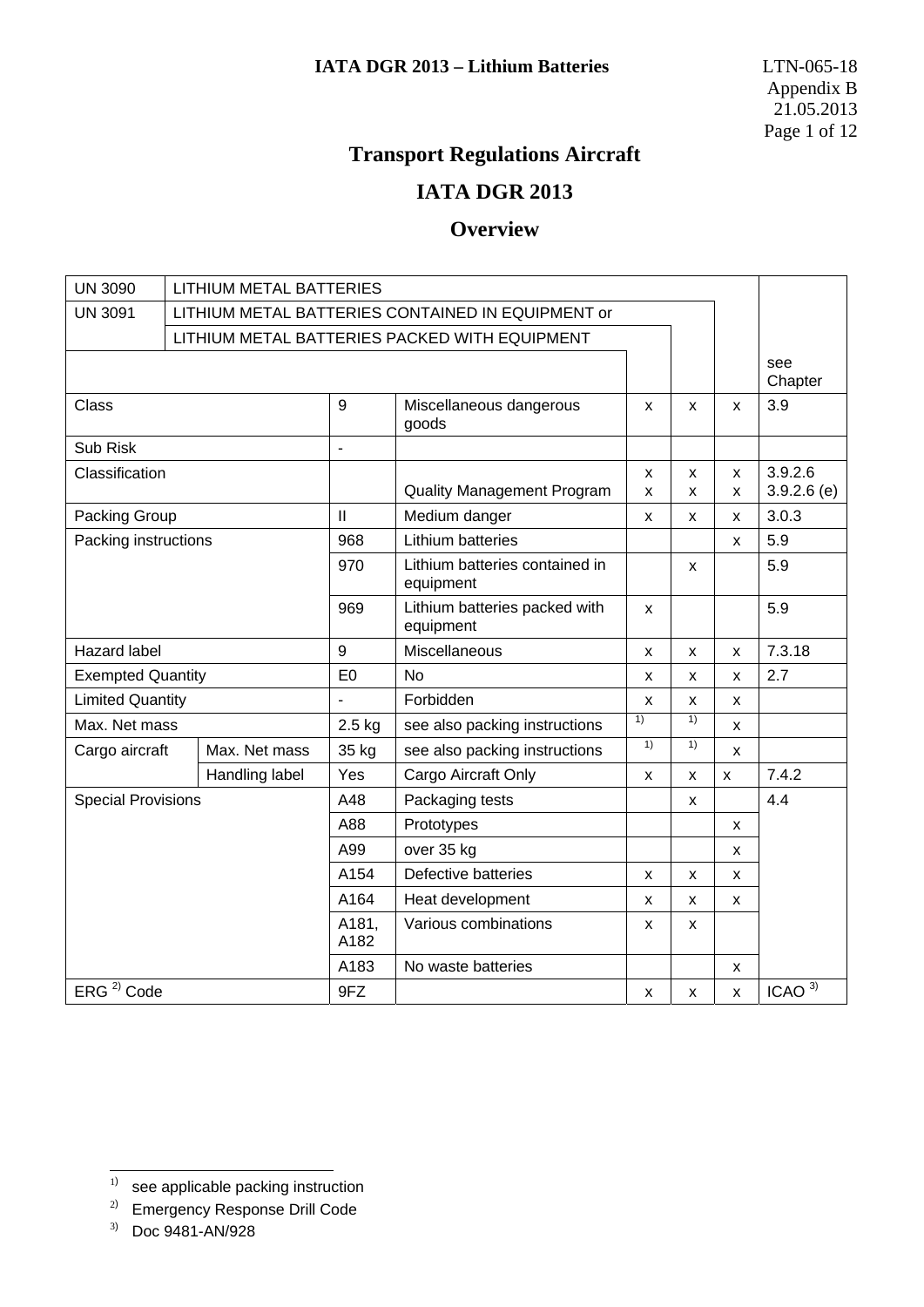### **3.9.2.6 Lithium Batteries**

Cells and batteries, cells and batteries contained in equipment, or cells and batteries packed with equipment, containing lithium in any form must be assigned to UN 3090, UN 3091, UN 3480 or UN 3481, as appropriate. They may be transported under these entries if they meet the following provisions:

(a) each cell or battery is of the type proved to meet the requirements of each test of the UN *Manual of Tests and Criteria*, Part III, subsection 38.3. However, batteries and cells manufactured before 1 January 2014 conforming to a design type tested according to the requirements of the 5<sup>th</sup> revised edition of the UN *Manual of Tests and Criteria*, Part III, subsection 38.3 may continue to be transported;

*Note:* 

 *Batteries must be of a design type proved to meet the testing requirements of the Manual of Tests and Criteria, Part III, subsection 38.3, irrespective of whether the cells of which they are composed are of a tested design type.* 

- (b) each cell and battery incorporates a safety venting device or is designed to preclude a violent rupture under conditions normally incident to transport;
- (c) each cell and battery is equipped with an effective means of preventing external short circuits;
- (d) each battery containing cells or series of cells connected in parallel is equipped with effective means as necessary to prevent dangerous reverse current flow (e.g., diodes, fuses, etc.);
- (e) cells and batteries must be manufactured under a quality management program that includes:
- 1. a description of the organizational structure and responsibilities of personnel with regard to design and product quality;
- 2. the relevant inspection and test, quality control, quality assurance, and process operation instructions that will be used;
- 3. process controls that should include relevant activities to prevent and detect internal short circuit failure during manufacture of cells;
- 4. quality records, such as inspection reports, test data, calibration data and certificates. Test data must be kept and made available to the appropriate national authority upon request;
- 5. management reviews to ensure the effective operation of the quality management programme;
- 6. a process for control of documents and their revision;
- 7. a means for control of cells or batteries that are not conforming to the type tested as mentioned in (a) above;
- 8. training programmes and qualification procedures for relevant personnel; and
- 9. procedures to ensure that there is no damage to the final product.

#### *Note:*

 *In house quality management programmes may be accepted. Third party certification is not required, but the procedures listed in 1. to 9. above must be properly recorded and traceable. A copy of the quality management programme must be made available to the appropriate national authority upon request.*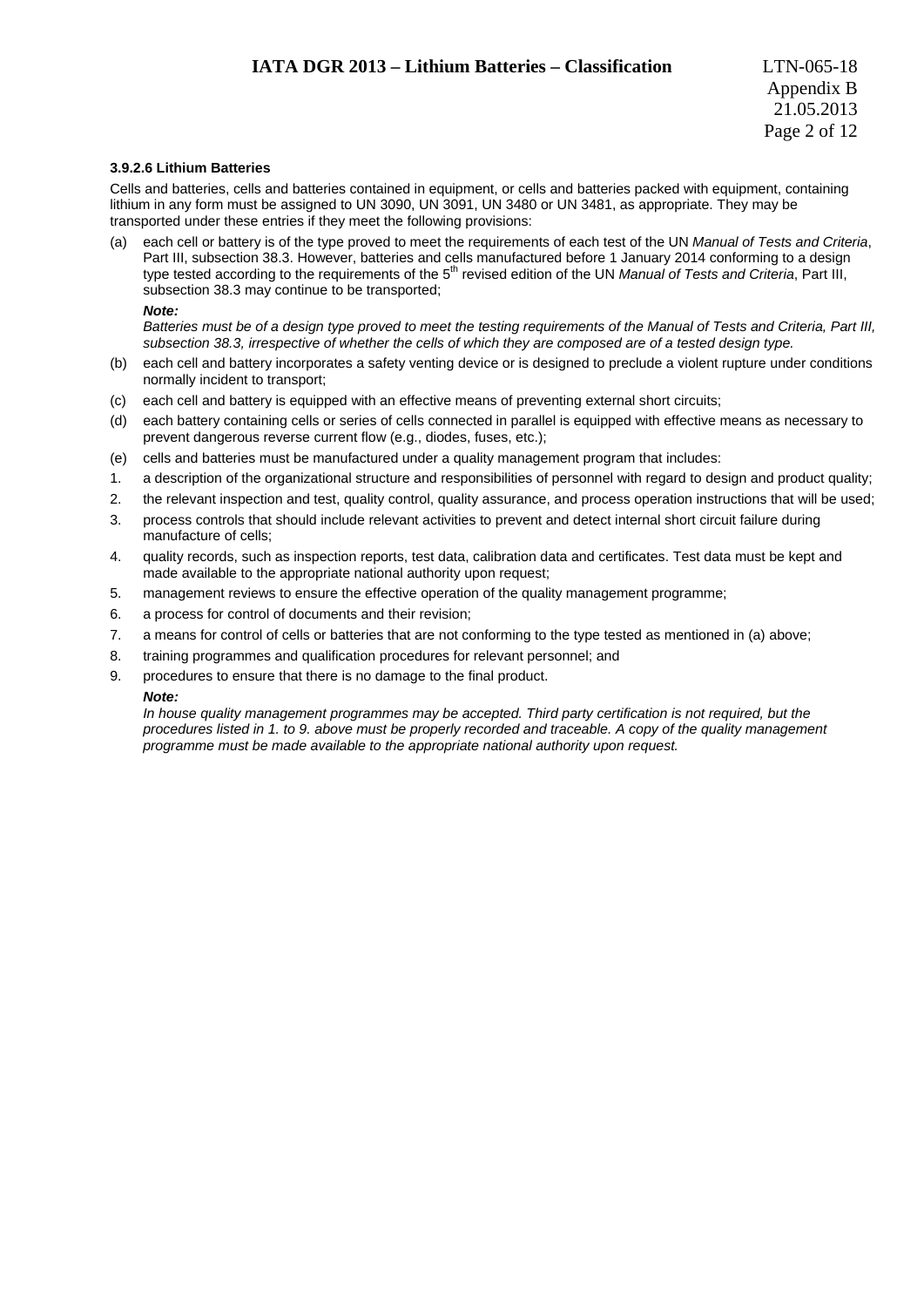### **IATA Special Provision A48**

Packaging tests are not considered necessary

### **IATA Special Provision A88**

Prototype or low production (i.e. annual production runs consisting of no more than 100 lithium cells or batteries) lithium cells or batteries that have not been tested to the requirements in subsection 38.3 of the *UN Manual of Tests and Criteria* may be transported aboard cargo aircraft, if approved by the appropriate authority of the State of origin and the following requirements are met:

- (a) except as provided in paragraph (c), the cells or batteries must be transported in an outer packaging that is a metal, plastic or plywood drum or a metal, plastic or wooden box and that meets the criteria for Packing Group I packagings;
- (b) except as provided in paragraph (c), each cell or battery must be individually packed in an inner packaging inside an outer packaging and surrounded by cushioning material that that is non-combustible, and non-conductive. Cells or batteries must be protected against short-circuiting;
- (c) lithium batteries with a mass of 12 kg or greater and having a strong, impact resistant outer casing, or assemblies of such batteries, may be packed in strong outer packagings or protective enclosures not subject to the requirements of Section 6 of these Regulations. The batteries or battery assemblies must be protected against short circuiting; and
- (d) a copy of the document of approval showing the quantity limitations must accompany the consignment.

Irrespective of the limit specified in Column L of Table 4.2, the battery or battery assembly as prepared for transport may have a mass exceeding 35 kg G.

### **IATA Special Provision A99**

Irrespective of the per package quantity limit for cargo aircraft specified in Column L of the List of Dangerous Goods (Subsection 4.2) and in Section I of Packing Instructions 965, 966, 967, 968, 969 or 970, a lithium battery or battery assembly (UN 3090 or UN 3480), including when packed with, or contained in equipment (UN 3091 or UN 3481) that meets the other requirements of Section I of the applicable packing instruction may have a mass exceeding 35 kg, if approved by the appropriate authority of the State of origin. A copy of the document of approval must accompany the consignment.

#### **IATA Special Provision A154**

Lithium batteries identified by the manufacturer as being defective for safety reasons, or that have been damaged, that have the potential of producing a dangerous evolution of heat, fire or short circuit are forbidden for transport (e.g. those being returned to the manufacturer for safety reasons).

#### **IATA Special Provision A164**

Any electrical battery or battery powered device, equipment or vehicle having the potential of a dangerous evolution of heat must be prepared for transport so as to prevent:

- (a) a short circuit (e.g. in the case of batteries by the effective insulation of exposed terminals; or in the case of equipment, by disconnection of the battery and protection of exposed terminals); and
- (b) unintentional activation.

### **IATA Special Provision A181**

When a package contains a combination of lithium batteries contained in equipment and lithium batteries packed with equipment, the package must be marked UN 3091 Lithium metal batteries packed with equipment, or UN 3481 Lithium ion batteries packed with equipment as appropriate. If a package contains both lithium ion batteries and lithium metal batteries, the package must be marked as required for both battery types. However, button cell batteries installed in equipment (including circuit boards) need not be considered.

#### **IATA Special Provision A183**

Waste batteries and batteries being shipped for recycling or disposal are forbidden from air transport unless approved by the appropriate national authority of the State of Origin and the State of the Operator.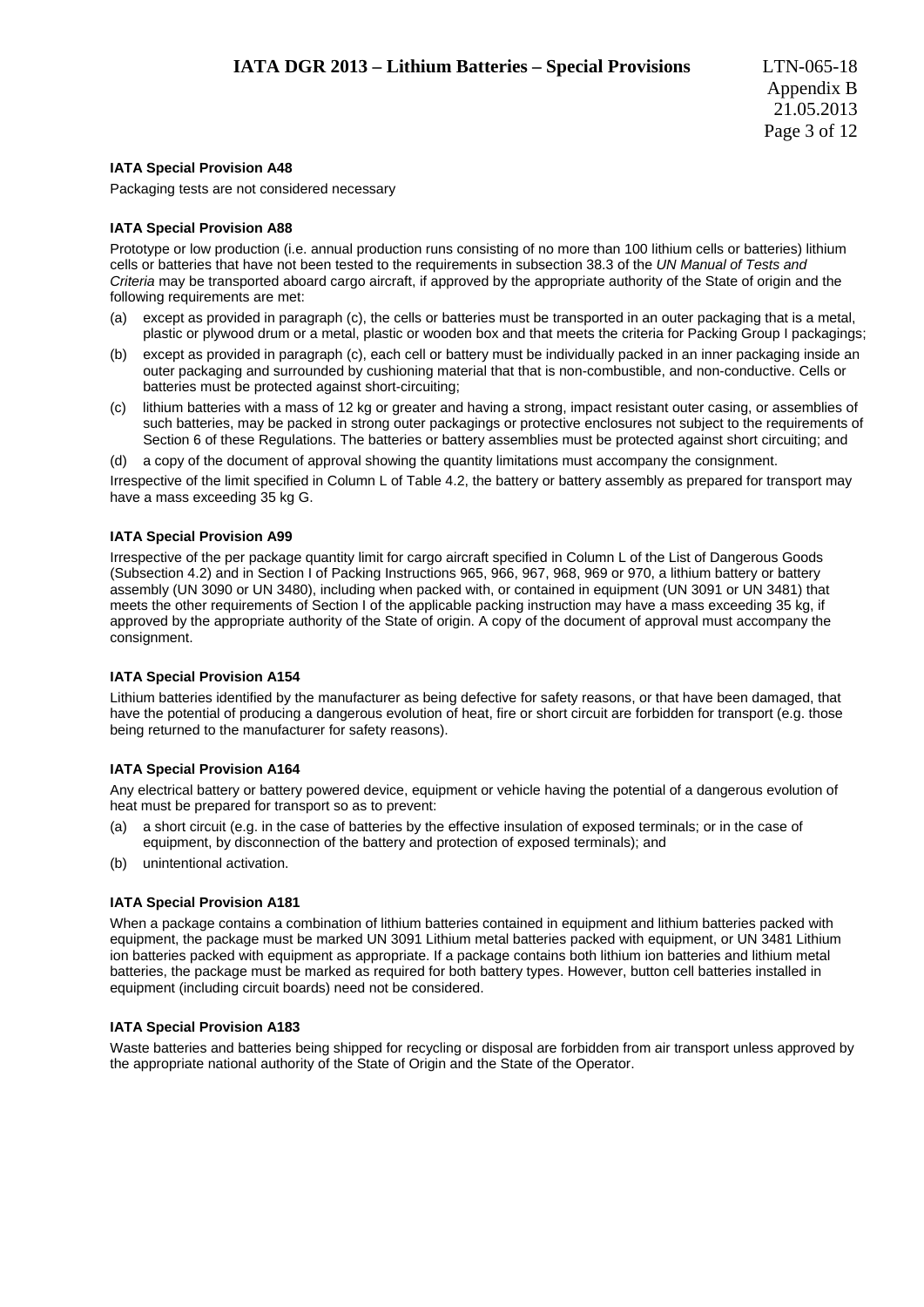### **PACKING INSTRUCTION 968**

#### STATE VARIATIONS: USG-02/03

OPERATOR VARIATIONS: 5X-02/04/07, AC-06, AM-09, BA-02, CI-01, CX-07, CZ-08, D0-03, DL-06, EY-04, FX-07, KA-07, LD-08, QR-04, QY-03, SK-01, US-01, UX-07

#### **Introduction**

This instruction applies to lithium metal or lithium alloy cells and batteries (UN 3090) on passenger and Cargo Aircraft Only. The general requirements apply to all lithium metal batteries prepared for transport according to this packing instruction:

- Section IA applies to all lithium metal cells with a lithium metal content in excess of 1 g and lithium metal batteries with a lithium metal content in excess of 2 g, or to quantities of lithium metal cells or batteries in excess of those permitted in Section IB of this packaging instruction which must be assigned to Class 9 and are subject to all of the applicable requirements of these Regulations,
- Section IB applies to lithium metal cells with a lithium metal content not exceeding 1 g and lithium metal batteries with a lithium metal content not exceeding 2 g packed in quantities that exceed the allowance permittted in Section II, Table 968-II; and
- Section II applies to lithium metal cells with a lithium metal content not exceeding 1 g and lithium metal batteries with a lithium metal content not exceeding 2 g packed in quantities not exceeding the allowance permitted in Section II, Table 968-II.

### **General Requirements**

The following requirements apply to all lithium metal or lithium alloy cells and batteries:

(a) each cell and battery is of the type proven to meet the requirements of each test in the UN *Manual of Tests and Criteria*, Part III, subsection 38.3. However, batteries and cells manufactured before 1 January 2014 conforming to a design type tested according to the requirements of the 5th revised edition of the UN *Manual of Tests and Criteria*, Part III, subsection 38.3 may continue to be transported;

#### *Note*:

*Batteries, including those which have been refurbished of otherwise altered, are subject to these tests irrespective of whether the cells of which they are composed have been so tested.* 

- (b) cells and batteries must be manufactured under a quality management program as described in 3.9.2.6 (e);
- (c) cells and batteries identified by the manufacture as being defective for safety reasons, or that have been damaged, that have the potential of producing a dangerous evolution of heat, fire or short circuit are forbidden for transport (e.g. those being returned to the manufacturer for safety reasons);
- (d) waste lithium batteries and lithium batteries being shipped for recycling or disposal are prohibited from air transport unless approved by the appropriate national authority of the State of origin and the State of the operator;
- (e) cells and batteries must be protected so as to prevent short circuits. This includes protection against contact with conductive materials within the same packaging that could lead to a short circuit.

#### **Section IA**

These requirements apply to lithium metal cells with a lithium metal content in excess of 1 g and lithium metal batteries with a lithium metal content in excess of 2 g that have been determined to meet the criteria for assignment to Class 9.

The General Packing Requirements of 5.0.2 must be met.

Each cell or battery must:

- 1. meet the General Requirements, above;
- 2. incorporate a safety venting device or be designed to preclude a violent rupture under conditions normally incident to transport and be equipped with an effective means of preventing external short circuits.

Each battery containing cells or series of cells connected in parallel must be equipped with an effective means, as necessary, to prevent dangerous reverse current flow (e.g. diodes, fuses).

#### **Additional Requirements – Section IA**

- lithium metal cells and batteries must be placed in inner packagings that completely enclose the cell or battery then placed in an outer packaging. The completed package for the cells or batteries must meet the Packing Group II performance standards;
- lithium batteries with a mass of 12 kg or greater and having a strong, impact-resistant outer casing, or assemblies of such batteries, may be transported when packed in strong outer packagings or protective enclosures (e.g. in fully enclosed or wooden slated crates). The packagings need not meet the requirements of Section 6 of these Regulations. The packagings must be approved by the appropriate national authority of the State of origin. A copy of the document of approval must accompany the consignment.

### **Lithium metal and lithium alloy cells and batteries prepared for transport on Passenger Aircraft as Class 9:**

- must be packed in either a rigid metal intermediate or a metal outer packaging;
- cells and batteries must be surrounded by cushioning material that is non-combustible and non-conductive before being placed in either the metal intermediate or metal outer packaging;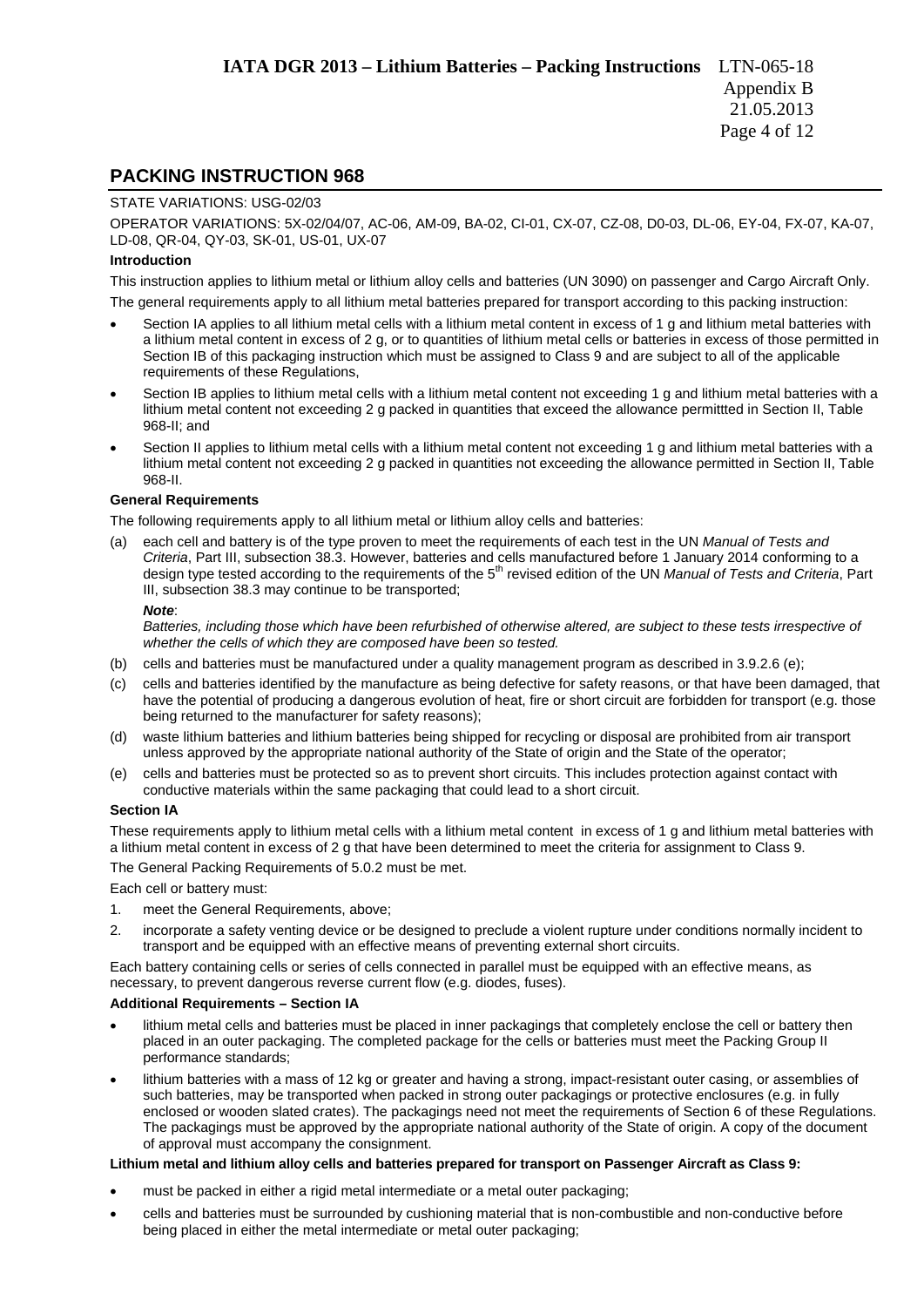### **PACKING INSTRUCTION 968** *(continued)*

 when the package does not meet the above requirements, the package(s) must bear the "Cargo Aircraft Only" label and the Shipper's Declaration must indicate "Cargo Aircraft Only".

### **TABLE 968-IA**

| UN number                          | Net quantity per package<br>Passenger aircraft | Net quantity per package<br>Cargo Aircraft Only |
|------------------------------------|------------------------------------------------|-------------------------------------------------|
| Lithium metal batteries<br>UN 3090 | 2.5 kg                                         | 35 kg                                           |

#### **OUTER PACKAGINGS**

|       | ---------------- |                 |              |                 |                 |                 |       |                 |         |       |                |                        |                          |                            |                 |         |                 |
|-------|------------------|-----------------|--------------|-----------------|-----------------|-----------------|-------|-----------------|---------|-------|----------------|------------------------|--------------------------|----------------------------|-----------------|---------|-----------------|
| Type  |                  | Drums           |              |                 |                 |                 |       | Jerricans       |         |       |                |                        | <b>Boxes</b>             |                            |                 |         |                 |
| Desc. | Steel            | Alumi-<br>nium  | Plv-<br>wood |                 | Fibre Plastic   | Other<br>metal  | Steel | Alumi-<br>nium  | Plastic | Steel | Alumi-<br>nium | Wood                   | IPI <sub>v</sub><br>wood | Recon-<br>stituted<br>wood | Fibre-<br>board | Plastic | Other<br>Imetal |
| Spec. | 1A2              | 1 <sub>B2</sub> | 1D           | I <sub>1G</sub> | 1H <sub>2</sub> | 1N <sub>2</sub> | 3A2   | 3B <sub>2</sub> | 3H2     | 4A    | 4B             | 4C1<br>4C <sub>2</sub> | 4D                       | 14F                        | 4G              | 4H2     | 4N              |

### **Section IB**

Section IB requirements apply to lithium metal cells with a lithium metal content not exceeding 1 g and lithium metal batteries with a lithium metal content not exceeding 2 g packed in quanitites that exceed the allowance permitted in Section II, Table 968-II.

Quantities of lithium metal cells or batteries that exceed the allowance permitted in Section II, Table 968-II must be assigned to Class 9 and are subject to all of the applicable provisions of these Regulations (including the General Requirements of this packaging instruction), except for the following:

(a) the provisions of Section 6; and

(b) a Shipper's Declaration is not required, provided that the following information must be contained on the air waybill when used, or in the appropriate location on alternative transport documentation. The information required by 2, 3 and 4 below must be shown in the "Nature and Quantitiy of Goods" box of the air waybill. Where an agreement exists with the operator, the shipper may provide the information by electronic data processing (EDP) or electronic data interchange (EDI) techniques. The information required is as follows and should be shown in the following order:

- 1. the name and address of the shipper and consignee;
- 2. UN 3090;
- 3. Lithium metal batteries, PI 968, IB;
- 4. the number of packages and the gross weight of each package.

Lithium metal cells and batteries may be offered for transport if they meet all of the following:

(a) for cells, the lithium content is not more than 1 g; and

(b) for batteries, the aggregate lithium content is not more than 2 g.

Cells and batteries must be packed in strong outer packagings that conform to 5.0.2.4, 5.0.2.6.1 and 5.0.2.12.1

### **Additional Requirements - Section IB**

Cells and batteries must be packed in inner packagings that completely enclose the cell or battery then placed in a strong outer packaging.

Each package must be capable of withstanding a 1.2 m drop test in any orientation without:

- damage to cells or batteries contained therein;
- shifting of the content so as to allow battery to battery (or cell to cell) contact;
- release of contents.

Each consignment must be accompanied with a document with an indication that:

- the package contains lithium metal cells or batteries;
- the package must be handled with care and that a flammability hazard exists if the package is damaged;
- special procedures must be followed in the event the package is damaged, to include inspection and repacking if necessary; and
- a telephone number for additional information.

Each package must be labelled with a lithium battery handling label (Figure 7.4.H) in addition to the Class 9 hazard label (Figure 7.3.V).

Each package must be marked in accordance with the requirements of 7.1.5.1 (a) and (b) and in addition the gross weight when required by 7.1.5.1(c) must be marked on the package.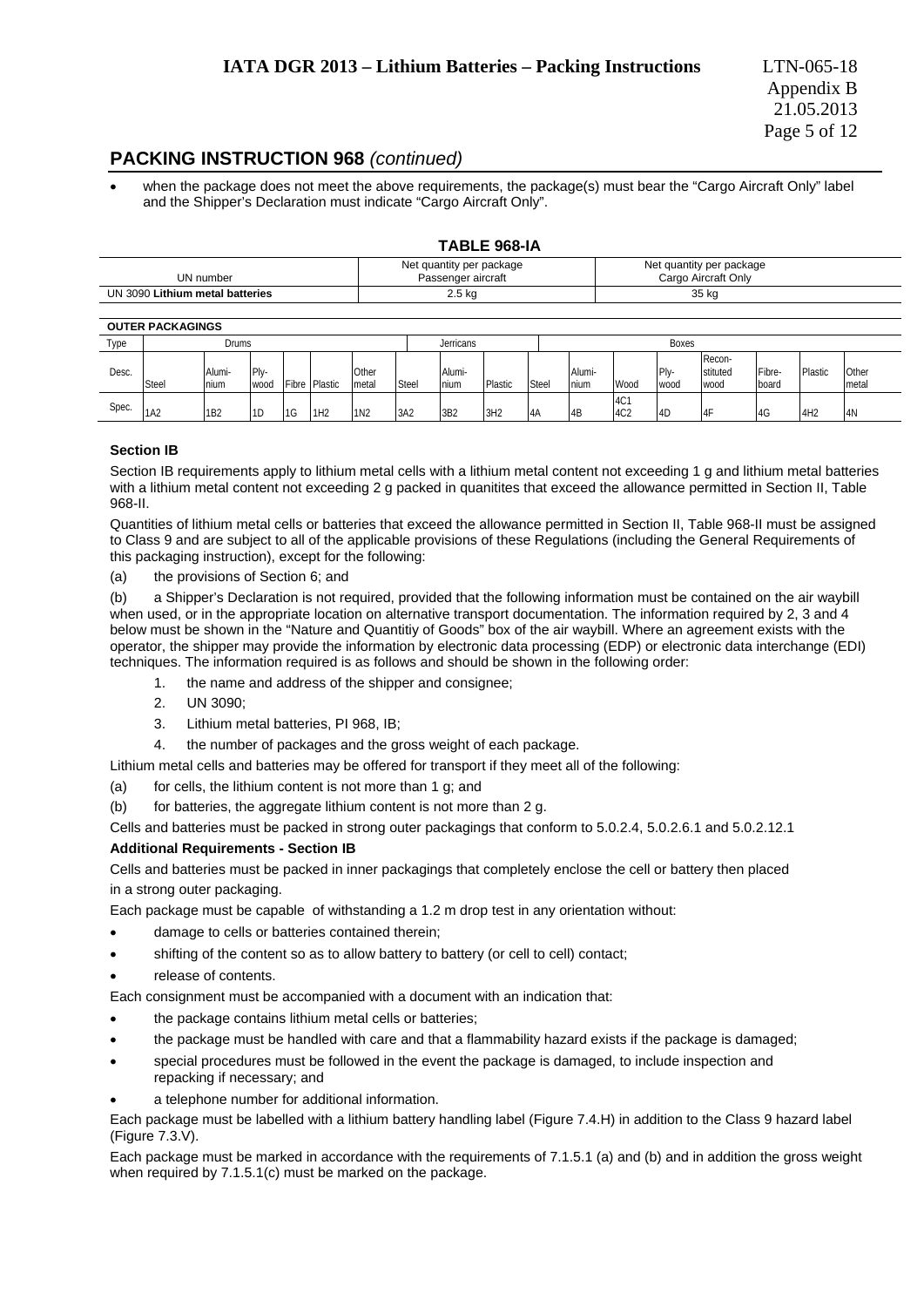### **PACKING INSTRUCTION 968** *(continued)*

|                                   | Quantity per package<br>Passenger aircraft | Quantity per package<br>Cargo Aircraft Only |  |
|-----------------------------------|--------------------------------------------|---------------------------------------------|--|
| Lithium metal cells and batteries | 2.5 kg G                                   | 2.5 kg G                                    |  |

| VD<br><b>Drums</b><br>Boxes<br>lerricans | ו טט<br>-1016<br>. . |  |  |
|------------------------------------------|----------------------|--|--|
|                                          |                      |  |  |

### **Section II**

Lithium metal or lithium alloy cells and batteries meeting the requirements in this section are not subject to other additional requirements of these Regulations except for:

- (a) dangerous goods in passenger and crew baggage (Subsection 2.3). Only those lithium metal batteries as specifically permitted may be carried in carry-on baggage;
- (b) dangerous goods in air mail (Subsection 2.4);
- (c) reporting of dangerous goods accidents, incidents and other occurrences (9.6.1 and 9.6.2).

Lithium metal or líthium alloy cells and batteries offered for transport must meet the General Requirements of this packing instruction and:

- 1. for cells, the lithium content is not more than 1 g; and
- 2. for batteries, the aggregate lithium content is not more than 2 g;

Cells and batteries must be packed in strong outer packagings that conform to 5.0.2.4, 5.0.2.6.1 and 5.0.2.12.1.

### **Additional Requirements – Section II**

Cells and batteries must be packed in inner packagings that completely enclose the cell or battery then placed in a strong rigid outer packaging.

Each package must be capable of withstanding a 1.2 m drop test in any orientation without:

- damage to cells or batteries contained therein;
- shifting of the contents so as to allow battery to battery (or cell to cell) contact;
- release of contents.

Each consignment must be accompanied with a document with an indication that:

- the package contains lithium metal cells or batteries;
- the package must be handled with care and that a flammability hazard exists if the package is damaged;
- special procedures must be followed in the event the package is damaged, to include inspection and repacking if necessary; and
- a telephone number for additional information.
- Each package must be labelled wth a lithium battery handling label (Figure 7.4.H);

A Shipper's Declaration for Dangerous Goods is not required.

The words "Lithium metal batteries in compliance with Section II of PI 968" must be included on the air waybill, when an air waybill is used. The information should be shown in the "Nature and Quantity of Goods" box of the air waybill.

Any person preparing or offering cells or batteries for transport must receive adequate instruction on these requirements commensurate with their responsibilities.

#### **Overpacks-Section II**

Individual packages each complying with the requirements of Section II may be placed in an overpack. The overpack may also contain packages of dangerous goods or goods not subject to these Regulations provided that there are no packages enclosing different substances which might react dangerously with each other. An overpack must be marked with the word "Overpack" and labelled with the lithium battery label (Figure 7.4.H), unless the label(s) on the package(s) inside the overpack are visible.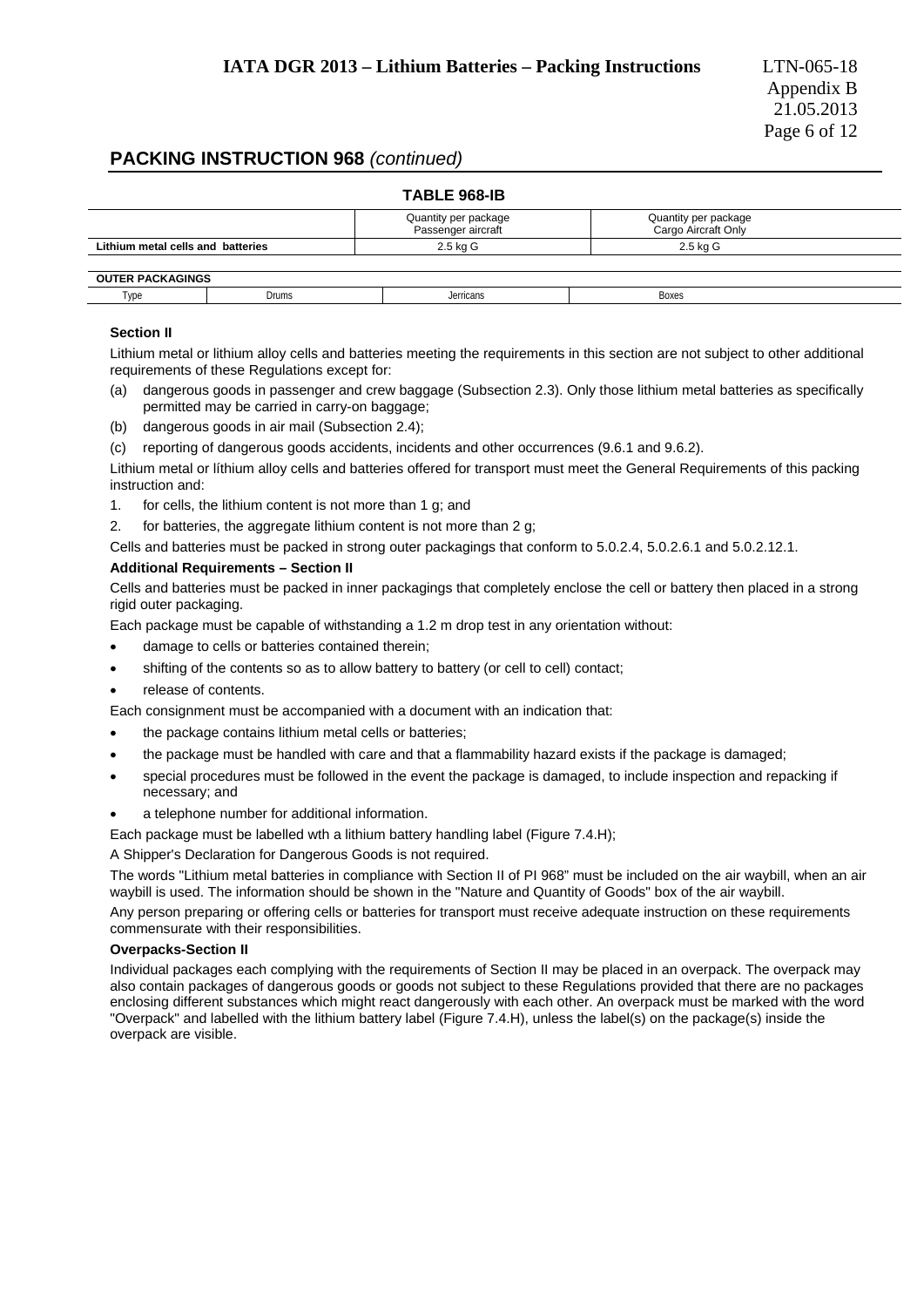### **PACKING INSTRUCTION 968** *(continued)*

|                                                  | <b>TABLE 968-II</b>                                                             |                                                                                           |                                                                                          |
|--------------------------------------------------|---------------------------------------------------------------------------------|-------------------------------------------------------------------------------------------|------------------------------------------------------------------------------------------|
| Contents                                         | Lithium metal cells and/or batteries<br>with a lithium content of 0.3 g or less | Lithium metal cells with a<br>lithium content of more than<br>0.3 g but not more than 1 g | Lithium metal batteries with a<br>lithium content of more 0.3 g but<br>not more than 2 g |
|                                                  |                                                                                 |                                                                                           |                                                                                          |
| Maximum number of<br>cells/batteries per package | No limit                                                                        | 8 cells                                                                                   | 2 Batteries                                                                              |
| Maximum net quantity per<br>package              | $2.5$ kg                                                                        | N/A                                                                                       | N/A                                                                                      |

Cells and/or batteries specified in columns 2, 3 and 4 of Table 968-II must not be combined in the same package.

| ้อบา<br>, , |       |                |            |  |
|-------------|-------|----------------|------------|--|
| Type        | Drums | lerricans<br>. | Boxes<br>. |  |

### **PACKING INSTRUCTION 969**

### STATE VARIATIONS: USG-02/03

OPERATOR VARIATIONS: 5X-07, AC-06, AM-09, CI-01, CZ-08, D0-03, EY-04, QR-04, QY-03, SK-01, US-01

### **Introduction**

This instruction applies to lithium metal or lithium alloy cells and batteries packed with equipment (UN 3091) on passenger and Cargo Aircraft Only.

The general requirements apply to all lithium metal batteries packed with equipment prepared for transport according to this packing instruction:

- Section I applies where equipment is packed with lithium metal cells with a lithium metal content in excess of 1 g or lithium metal batteries with a lithium metal content in excess of 2 g which must be assigned to Class 9 and are subject to all of the applicable requirements of these Regulations; and
- Section II applies where equipment is packed with lithium metal cells with a lithium metal content not exceeding 1 g or lithium metal batteries with a lithium metal content not exceeding 2 g.

#### **General requirements**

The following requirements apply to all lithium metal or lithium alloy cells and batteries:

(a) each cell and battery is of the type proven to meet the requirements of each test in the UN *Manual of Tests and Criteria*, Part III, subsection 38.3. However, batteries and cells manufactured before 1 January 2014 conforming to a design type tested according to the requirements of the 5th revised edition of the UN *Manual of Tests and Criteria*, Part III, subsection 38.3 may continue to be transported;

#### *Note:*

*Batteries, including those which have been refurbished or otherwise altered, are subject to these tests irrespective of whether the cells of which they are composed have been so tested.* 

- (b) cells and batteries must be manufactured under a quality management program as described in 3.9.2.6(e);
- (c) cells and batteries identified by the manufacturer as being defective for safety reasons, or that have been damaged, that have the potential of producing a dangerous evolution of heat, fire or short circiut are forbidden for transport (e.g. those being returned to the manufacturer for safety reasons);
- (d) cells and batteries must be protected so as to prevent short circuits. This includes protection against contact with conductive materials within the same packaging that coud lead to a short circuit.

### **Section I**

These requirements apply to litihum metal cells with a lithium metal content in excess of 1 g and lithium metal batteries with a lithium metal content in excess of 2 g that been determined to meet the criteria for assignment to Class 9

The General Packing Requirements of 5.0.2 must be met.

Each cell or battery must:

- 1. meet the General Requirements, above;
- 2. Incorporate a safety venting device or be designed to preclude a violent rupture under conditions normally incident to transport and be equipped with an effective means of preventing external short circuits.

Each battery containing cells or series of cells connected in parallel must be euqipped with an effective means, as recessary, to prevent dangerous reverse current flow (e.g. diodes, fuses).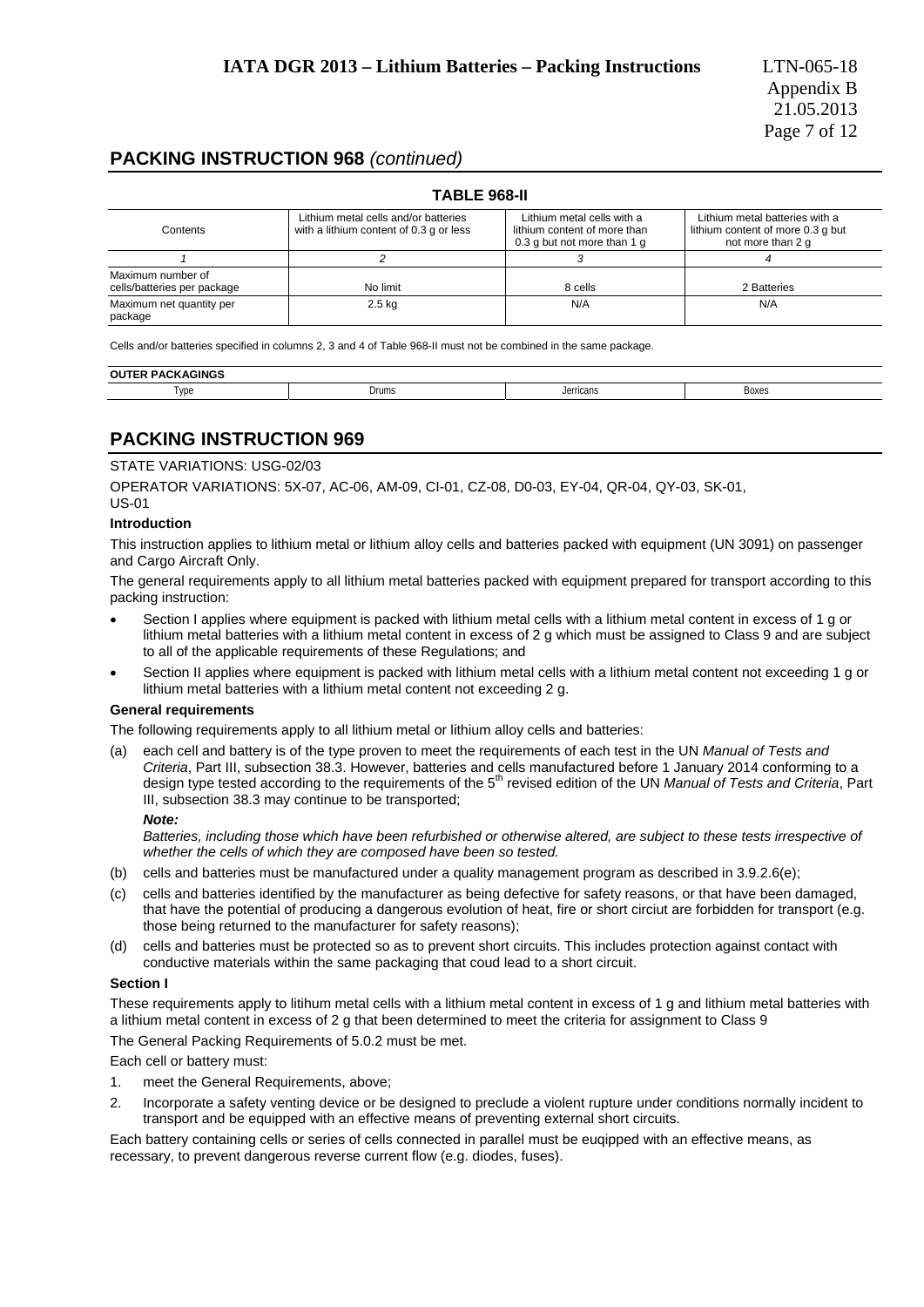### **PACKING INSTRUCTION 969** *(continued)*

#### **Additional Requirements – Section I**

- lithium metal cells or batteries must:
	- be placed in inner packagings that completely enclose the cell or battery then placed in an outer packaging. The completed package for the cells or batteries must meet the Packing Group II performance standards; or

be placed in inner packagings that completely enclose the cell or battery, then placed with equipment in a package that meets the Packing Group II performance standards.

- the equipment must be secured against movement within the outer packaging and must be equipped with an effective means of preventing accidental activation;
- for the purpose of this packing instruction, "equipment" means apparatus requiring the lithium batteries with which it is packed for its operation.

### **Lithium metal and lithium alloy cells and batteries prepared for transport on Passenger Aircraft as Class 9:**

- must be packed in either a rigid metal intermediate or a metal outer packaging;
- cells and batteries must be surrounded by cushioning material that is non-combustible and non-conductive, and being placed in either the metal intermediate or metal outer packaging.
- when the package does not meet the above requirements, the package(s) must bear the "Cargo Aircraft Only" label and the Shipper's Declaration must indicate "Cargo Aircraft Only".

|                                                          | <b>TABLE 969-I</b>                              |                                                 |
|----------------------------------------------------------|-------------------------------------------------|-------------------------------------------------|
| UN number                                                | Net quanitity per package<br>Passenger aircraft | Net quantity per package<br>Cargo Aircraft Only |
| UN 3091 Lithium metal batteries packed with<br>equipment | 5 kg                                            | 35 kg                                           |

#### **OUTER PACKAGINGS**

|       | ---------------- |                 |              |       |         |                |              |                |         |       |                |                        |                |                            |                 |                 |                |  |
|-------|------------------|-----------------|--------------|-------|---------|----------------|--------------|----------------|---------|-------|----------------|------------------------|----------------|----------------------------|-----------------|-----------------|----------------|--|
| Type  |                  |                 | <b>Drums</b> |       |         |                |              | Jerricans      |         |       |                |                        |                | <b>Boxes</b>               |                 |                 |                |  |
| Desc. | Stee             | Alumi-<br>nium  | Plv-<br>wood | Fibre | Plastic | Other<br>metal | <b>Steel</b> | Alumi-<br>nium | Plastic | Steel | Alumi-<br>nium | Wood                   | Plv-<br>wood   | Recon-<br>stituted<br>wood | Fibre-<br>board | Plastic         | Other<br>metal |  |
| Spec. | 1A2              | 1B <sub>2</sub> | 1D           | 1G    | 1H2     | 1N2            | 3A2          | 3B2            | 3H2     | 4A    | 4B             | 4C1<br>4C <sub>2</sub> | 4 <sup>C</sup> | 4F                         | 4G              | 4H <sub>2</sub> | 4N             |  |

### **Section II**

Lithium metal or lithium alloy cells and batteries meeting the requirements in this section are not subject to other additional requirements of these Regulations except for:

- (a) dangerous goods in passenger and crew baggage (Subsection 2.3). Only those lithium metal batteries as specifically permitted may be carried in carry-on baggage;
- (b) dangerous goods in air mail (Subsection 2.4);
- (c) reporting of dangerous goods accidents, incidents and other occurrences (9.6.1 and 9.6.2).

Lithium metal or lithium alloy cells and batteries offered for transport must meet the General Requirements of this packing instruction and:

- 1. for cells, the lithium content is not more than 1 g; and
- 2. for batteries, the aggregate lithium content is not more than 2 g;

Cells and batteries must be packed in strong outer packagings, that conform to 5.0.2.4, 5.0.2.6.1 and 5.0.2.12.1.

#### **Additional Requirements – Section II**

Lithium metal cells and batteries must:

- be placed in inner packagings that completely enclose the cell or battery then placed in a strong outer packaging; or
- be placed in inner packagings that completely enclose the cell or battery, then placed with equipment in a strong outer packaging.

The equipment must be secured against movement within the outer packaging and must be equipped with an effective means of preventing accidental activation.

The maximum number of batteries in each package must be the minimum number required to power the equipment plus two spares.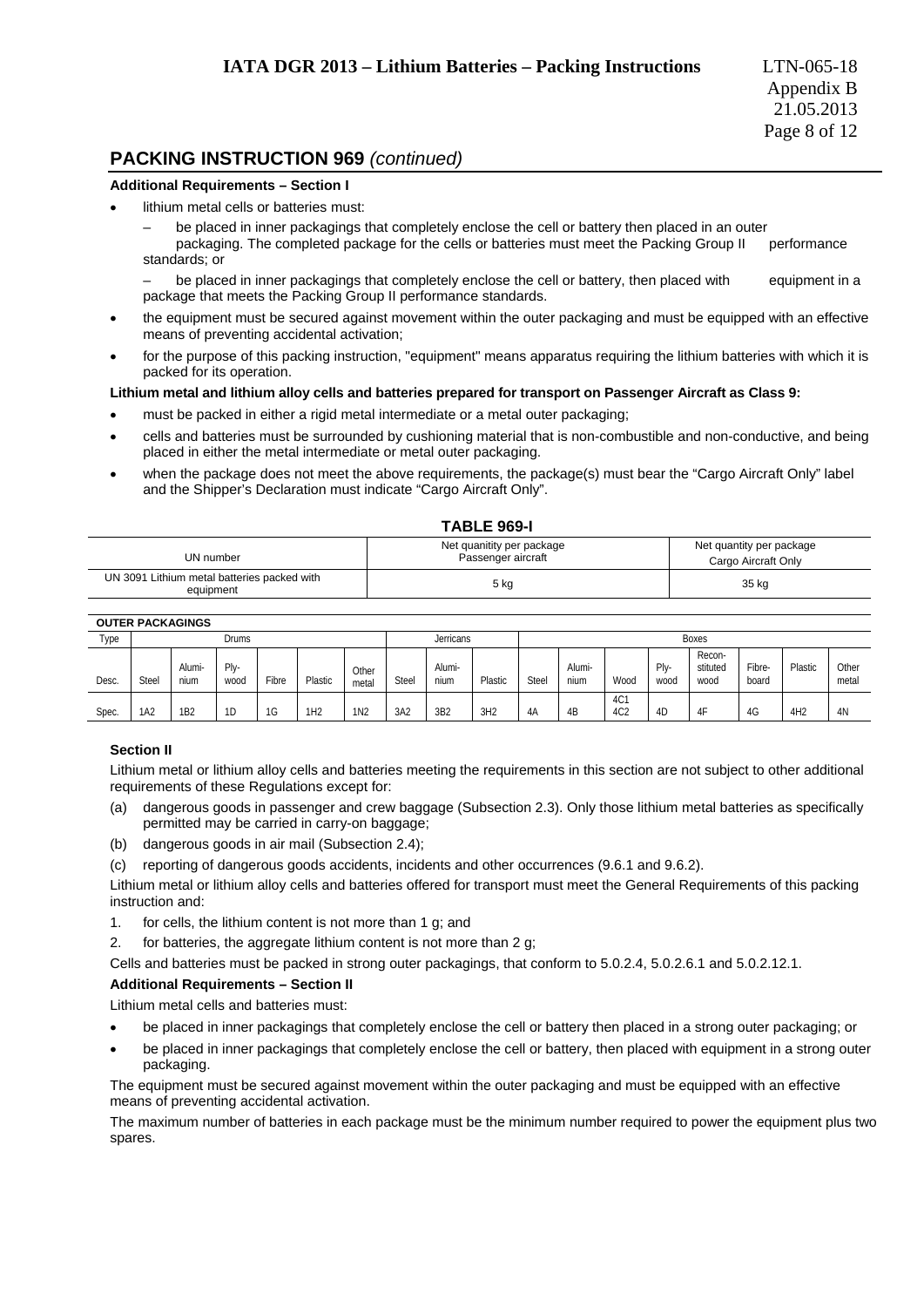### **PACKING INSTRUCTION 969** *(continued)*

Each package of cells or batteries, or the completed package must be capable of withstanding a 1.2 m drop test in any orientation without:

- damage to cells or batteries contained therein;
- shifting of the contents so as to allow battery to battery (or cell to cell) contact;
- release of contents.

Each consignment must be accompanied with a document with an indication that:

- the package contains lithium metal cells or batteries;
- the package must be handled with care and that a flammability hazard exists if the package is damaged;
- special procedures must be followed in the event the package is damaged, to include inspection and repacking if necessary; and
- a telephone number for additional information.
- Each package must be labelled with a lithium battery handling label (Figure 7.4.H).

A Shipper's Declaration for Dangerous Goods is not required.

The words "Lithium metal batteries in compliance with Section II of PI 969 must be included on the air waybill, when an air waybill is used. The information should be shown in the "Nature and Quantity of Goods" box of the air waybill.

Any person preparing or offering cells or batteries for transport must receive adequate instruction on these requirements commensurate with their responsibilities.

#### **Overpacks – Section II**

Individual packages each complying with the requirements of Section II may be placed in an overpack. The overpack may also contain packages of dangerous goods or goods not subject to these Regulations provided that there are no packages enclosing different substances which might react dangerously with each other. An overpack must be marked with the word "Overpack" and labelled with the lithium battery label (Ifigure 7.4.H), unless the label(s) on the package(s) inside the overpack are visible.

#### **TABLE 969-II**

| .                                                               |       |  |                    |                     |              |  |  |  |
|-----------------------------------------------------------------|-------|--|--------------------|---------------------|--------------|--|--|--|
|                                                                 |       |  | Passenger aircraft | Cargo Aircraft Only |              |  |  |  |
| Net quantity of lithium metal cells or<br>batteries per package |       |  | 5 kg               |                     | $5$ kg       |  |  |  |
|                                                                 |       |  |                    |                     |              |  |  |  |
| <b>OUTER PACKAGINGS</b>                                         |       |  |                    |                     |              |  |  |  |
| Type                                                            | Drums |  | Jerricans          |                     | <b>Boxes</b> |  |  |  |
|                                                                 |       |  |                    |                     |              |  |  |  |

### **PACKING INSTRUCTION 970**

### STATE VARIATIONS: USG-02/03

OPERATOR VARIATIONS: 5X-07, AC-06, AM-09, CI-01, CX-08, CZ-08, D0-03, EY-04, KA-08, LD-07, QR-04, QY-03, SK-01, US-01, UX-07

#### **Introduction**

This instruction applies to lithium metal or lithium alloy cells and batteries contained in equipment (UN 3091) on passenger and Cargo Aircraft Only.

The general requirements apply to all lithium metal and lithium alloy cells and batteries contained in equipment prepared for transport according to this packing instruction:

- Section I applies where eugipment contains lithium metal cells with a lithium metal content in excess of 1 g or lithium metal batteries with a lithium metal content in excess of 2 g which must be assigned to Class 9 and are subject to all of the applicable requirements of these Regulations; and
- Section II applies where equipment contains lithium metal cells with a lithium metal content not exceeding 1 g or lithium metal batteries with a lithium metal content not exceeding 2 g.

### **General requirements**

The following requirements apply to all lithium metal or lithium alloy cells and batteries:

(a) each cell and battery is of the type proven to meet the requirements of each test in the UN *Manual of Tests and Criteria*, Part III, subsection 38.3. However, batteries and cells manufactured before 1 January 2014 conforming to a design type tested according to the requirements of the 5th revised edition of the UN *Manual of Tests and Criteria*, Part III, subsection 38.3 may continue to be transported;

#### *Note:*

*Batteries, including those which have been refurbished or otherwise altered, are subject to these tests irrespective of whether the cells of which they are composed have been so tested.* 

(b) cells and batteries must be manufactured under a quality management program as described in 3.9.2.6(e);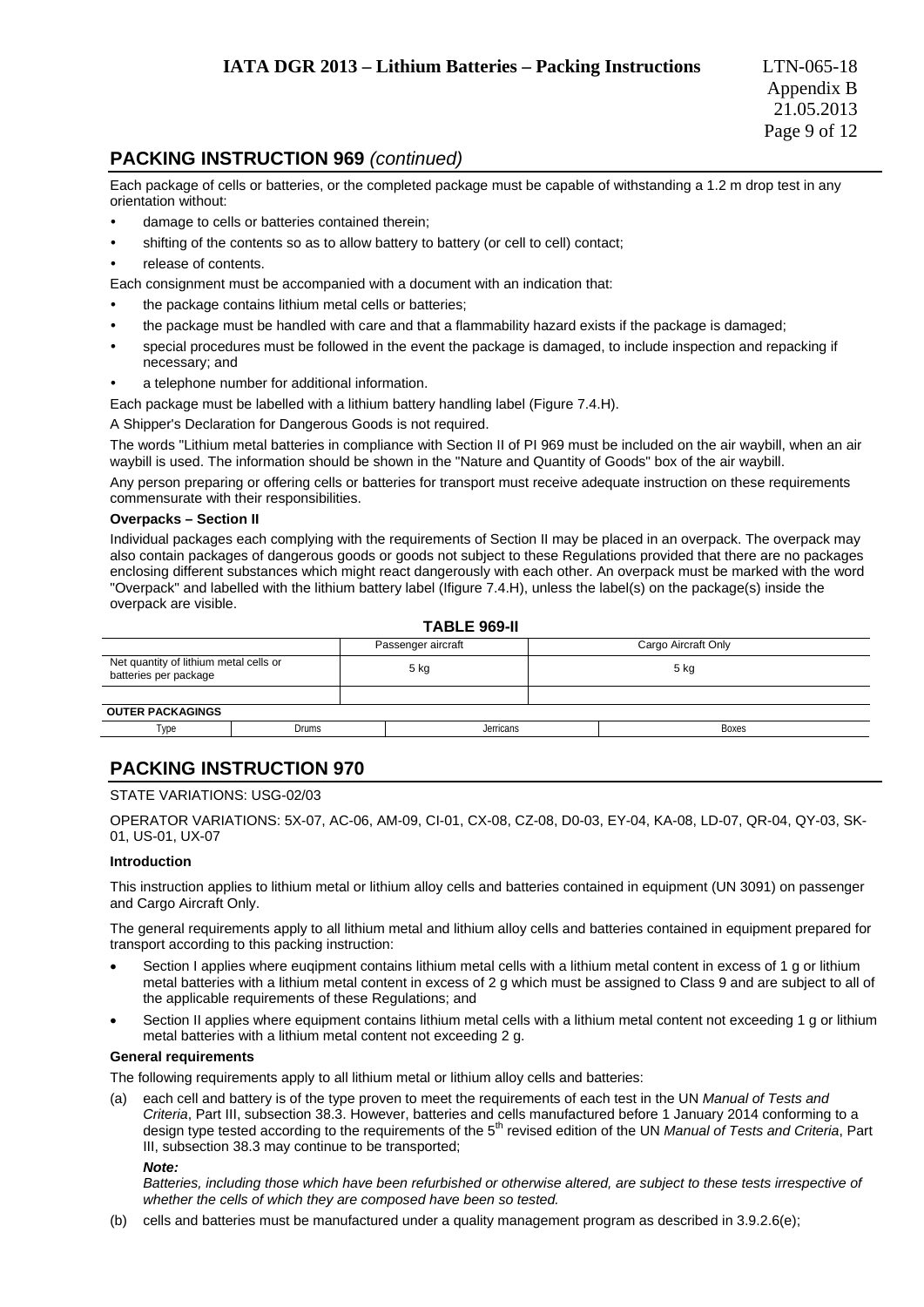### **PACKING INSTRUCTION 970** *(continued)*

- (c) cells and batteries identified by the manufacturer as being defective for safety reasons, or that have been damaged, that have the potential of producing a dangerous evolution of heat, fire or short circuit are forbidden for transport (e.g. those being returned to the manufacturer for safety reasons);
- (d) cells and batteries must be protected so as to prevent short circuits. This includes protection against contact with conductive materials within the same packaging that could lead to a short circuit.
- (e) equipment must be equipped with an effective means of preventing accidental activation;
- (f) equipment containing cells or batteries must be packed in strong outer packagings that conform to 5.0.2.4, 5.0.2.6.1 and 5.0.2.12.1.
- (g) the equipment containing the cells or batteries must be secured against movement within the outer packaging and be packed so as to prevent accidental operation during air transport.

#### **Section I**

These requirements apply to lithium metal cells with a lithium metal content in excess of 1 g and lithium metal batteries with a lithium metal content in excess of 2 g that have been determined to meet the criteria for assignment to Class 9.

Each cell or battery must:

- 1. meet the General Requirements, above;
- 2. Incorporate a safety venting device or be designed to preclude a violent rupture under conditions normally incident to transport and be equipped with an effective means of preventing external short circuits.

Each battery containing cells or series of cells connected in parallel must be equipped with an effective means, as necessary, to prevent dangerous reverse current flow (e.g. diodes, fuses).

#### **Additional Requirements – Section I**

- the equipment must be packed in strong outer packagings constructed of suitable material of adequate strength and design in relation to the packaging's capacity and its intended use unless the battery is afforded equivalent protection by the equipment in which it is contained;
- the quantity of lithium metal contained in any piece of equipment must not exceed 12 g per cell and 500 g per battery.

#### **TABLE 970-I**

| UN number                                                 | Net quanitity per package<br>Passenger aircraft | Net quantity per package<br>Cargo Aircraft Only |
|-----------------------------------------------------------|-------------------------------------------------|-------------------------------------------------|
| UN 3091 Lithium metal batteries contained in<br>equipment | 5 kg                                            | 35 kg                                           |

### **OUTER PACKAGINGS – Strong outer packagins, such as:**

| ------------- |              |                |              |           |         |                |       |                |         |       |                |      |                 |                            |                 |         |                |
|---------------|--------------|----------------|--------------|-----------|---------|----------------|-------|----------------|---------|-------|----------------|------|-----------------|----------------------------|-----------------|---------|----------------|
| Type          | <b>Drums</b> |                |              | Jerricans |         |                | Boxes |                |         |       |                |      |                 |                            |                 |         |                |
| Desc.         | Steel        | Alumi-<br>nium | Plv-<br>wood | Fiber     | Plastic | Other<br>metal | Steel | Alumi-<br>nium | Plastic | Steel | Alumi-<br>nium | Wood | $P V -$<br>WOOQ | Recon-<br>stituted<br>wood | Fibre-<br>board | Plastic | Other<br>metal |

#### **Section II**

Lithium metal or lithium alloy cells and batteries meeting the requirements in this section are not subject to other additional requirements of these Regulations except for:

- (a) dangerous goods in passenger and crew baggage (Subsection 2.3) Only those lithium metal batteries as specifically permitted may be carried in carry-on and checked baggage;
- (b) dangerous goods in air mail (Subsection 2.4);
- (c) reporting of dangerous goods accidents, incidents and other occurrences (9.6.1 and 9.6.2).

Lithium metal or ltihium alloy cells and batteries offered for transport must meet the General Requirements of this packing instruction and:

- 1. for cells, the lithium content is not more than 1 g;
- 2. for batteries, the aggregate lithium content is not more than 2 g:

Devices such as radio frequency identification (RFID) tags, watches and temperature loggers, which are not capable of generating a dangerous evolution of heat, may be transported when intentionally active. When active, these devices must meet defined standards for electromagnetic radiation to ensure that the operation of the device does not interfere with aircraft systems.

#### **Additional Requirements – Section II**

The equipment must be packed in strong outer packagings constructed of suitable material of adequate strength and design in relation to the packaging's capacity and its intended use unless the cell of battery is afforded equivalent protection by the equipment in which it is contained.

Each package containing more than four cells or more than two batteries installed in equipment must be labelled with a lithium battery handling label (Figure 7.4.H), except for button cell batteries installed in equipment (including circuit boards);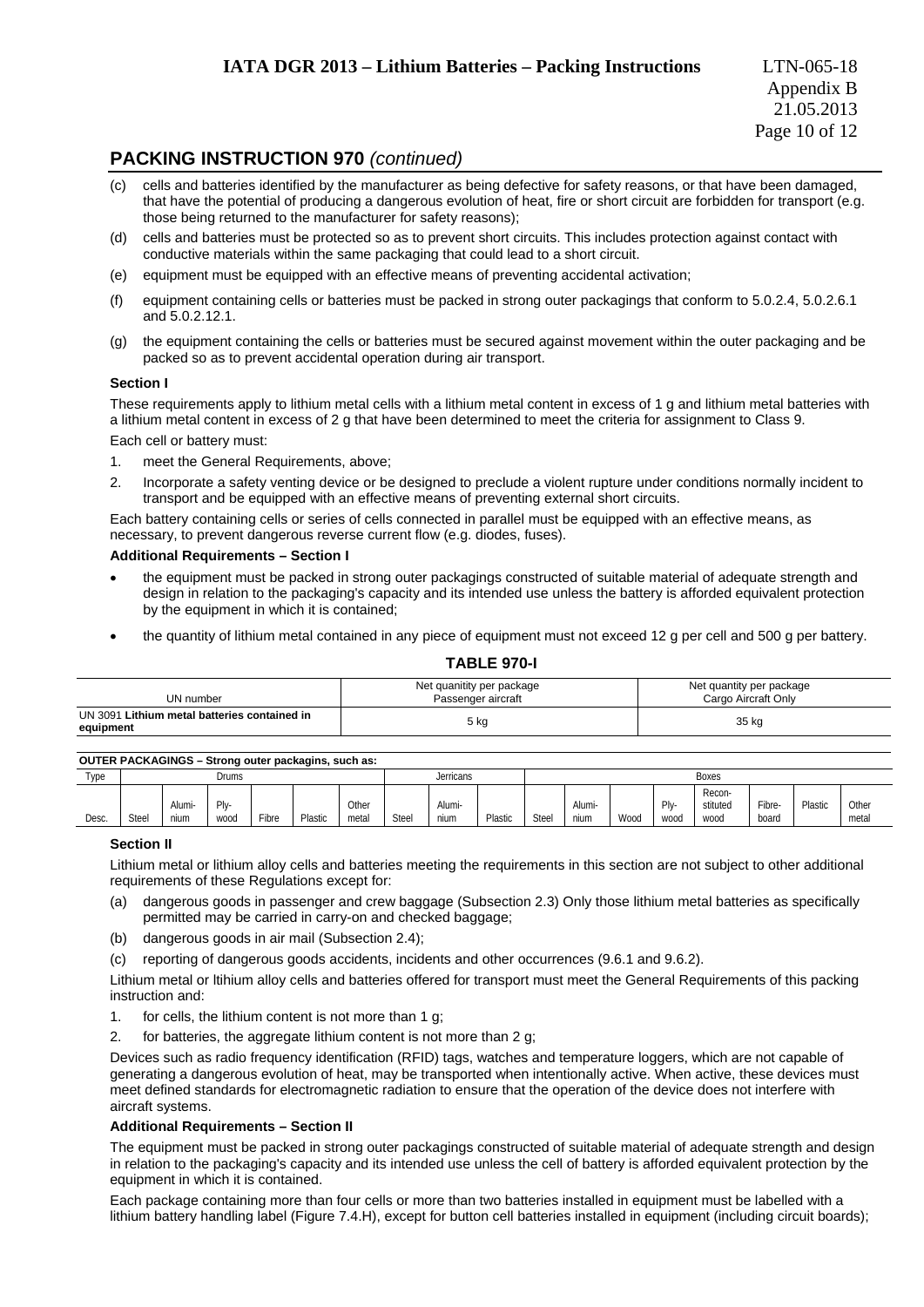### **PACKING INSTRUCTION 970** *(continued)*

Each consignment with packages bearing the lithium battery handling label must be accompanied with a document with an indication that:

- the package contains lithium metal cells or batteries;
- the package must be handled with care and that a flammability hazard exists if the package is damaged;
- special procedures must be followed in the event the package is damaged, to include inspection and repacking if necessary; and
- a telephone number for additional information.

A Shipper's Declaration for Dangerous Goods is not required.

Where a consignment includes packages bearing the lithium battery handling label, the words "Lithium metal batteries in compliance with Section II of PI 970" must be included on the air waybill, when an air waybill is used. The information should be shown in the "Nature and Quantity of Goods" box of the air waybill.

Any person preparing or offering cells or batteries for transport must receive adequate instruction on these requirements commensurate with their responsibilities.

#### **Overpacks – Section II**

Individual packages each complying with the requirements of Section II may be placed in an overpack. The overpack may also contain packages of dangerous goods or goods not subject to these Regulations provided that there are no packages enclosing different substances which might react dangerously with each other. An overpack must be marked with the word "Overpack" and labelled with the lithium battery label (Figure 7.4.H), unless the label(s) on the package(s) inside the overpack are visible, or a label is not required.

### **TABLE 970-II**

|                                                                 | Passenger aircraft | Cargo Aircraft Only |
|-----------------------------------------------------------------|--------------------|---------------------|
| Net quantity of lithium metal cells or batteries per<br>package | 5 kg               | 5 kg                |
|                                                                 |                    |                     |
| AUTER BAAILLAILLAN                                              |                    |                     |

| <b>PACKAGINGS</b><br>OUT<br>нκ |       |           |       |
|--------------------------------|-------|-----------|-------|
| l vpe                          | Drums | Jerricans | Boxes |
|                                |       | .         |       |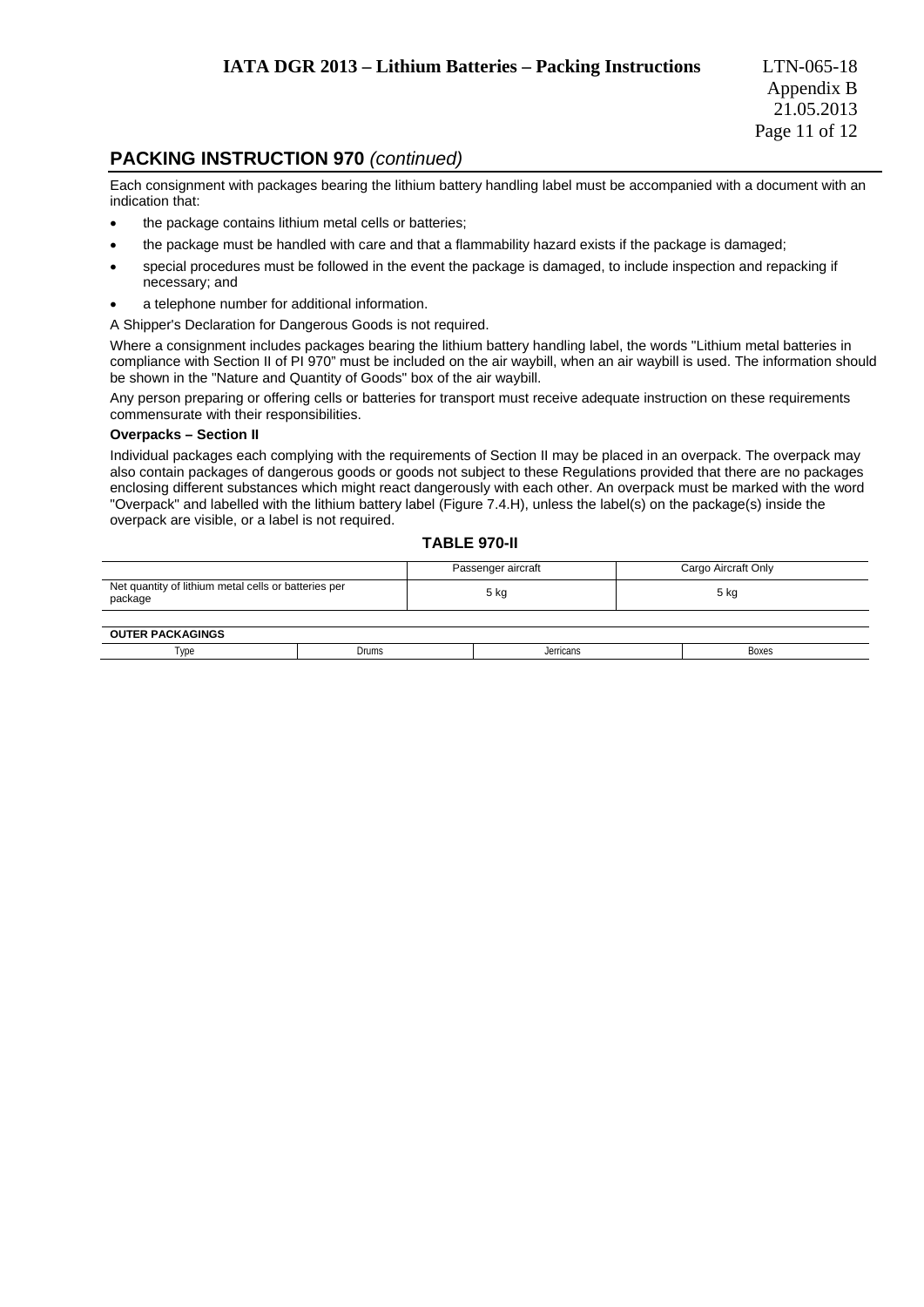Figure 7.4.H Lithium Battery Label



Note: The figure above shows the Lithium Battery Label when used with Lithium Metal Batteries only.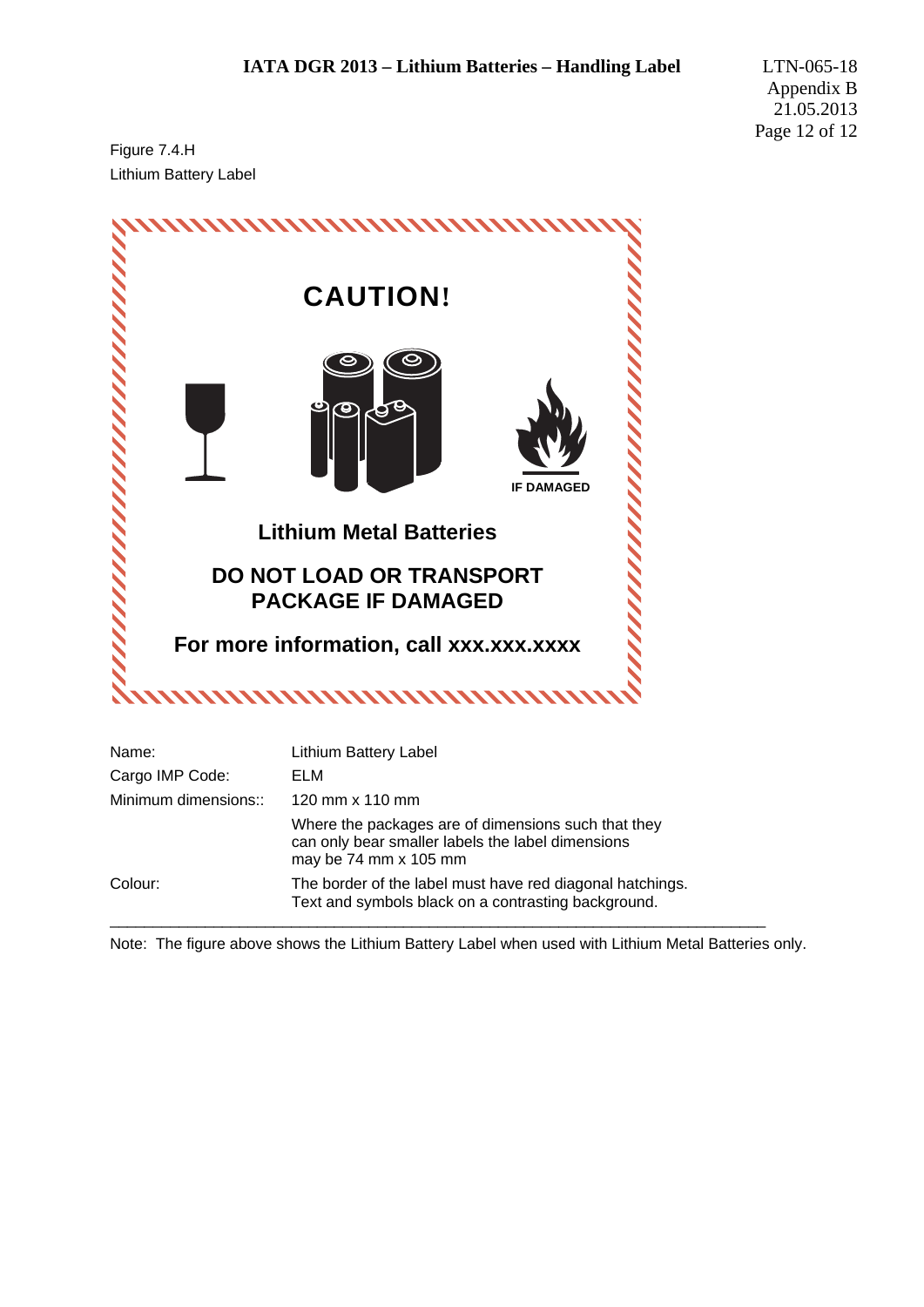# **Transport Regulations for Sea Transport**

# **IMDG Code 2012**

# **Overview**

| <b>UN 3090</b>                                                                                                                                                                                                                                                                                                                                                  | LITHIUM METALL BATTERIES             |                                                    |             |             |             |  |  |  |  |
|-----------------------------------------------------------------------------------------------------------------------------------------------------------------------------------------------------------------------------------------------------------------------------------------------------------------------------------------------------------------|--------------------------------------|----------------------------------------------------|-------------|-------------|-------------|--|--|--|--|
| <b>UN 3091</b>                                                                                                                                                                                                                                                                                                                                                  | LITHIUM METAL BATTERIES CONTAINED IN |                                                    |             |             |             |  |  |  |  |
|                                                                                                                                                                                                                                                                                                                                                                 | <b>EQUIPMENT</b> or                  |                                                    |             |             |             |  |  |  |  |
| LITHIUM METAL BATTERIES PACKED WITH                                                                                                                                                                                                                                                                                                                             |                                      |                                                    |             |             |             |  |  |  |  |
| <b>EQUIPMENT</b>                                                                                                                                                                                                                                                                                                                                                |                                      |                                                    |             |             |             |  |  |  |  |
|                                                                                                                                                                                                                                                                                                                                                                 |                                      |                                                    |             |             | see chapter |  |  |  |  |
| Class                                                                                                                                                                                                                                                                                                                                                           | 9                                    | Miscellaneous dangerous<br>substances and articles | X           | $\mathbf X$ | 2.9         |  |  |  |  |
| Subsidiary                                                                                                                                                                                                                                                                                                                                                      | $---$                                |                                                    | $\mathbf X$ | X           |             |  |  |  |  |
| Classification                                                                                                                                                                                                                                                                                                                                                  |                                      | <b>Quality Management Program</b>                  | X           | X           | 2.9.4       |  |  |  |  |
| Packing group                                                                                                                                                                                                                                                                                                                                                   | $\mathbf{I}$                         | Medium danger                                      | $\mathbf X$ | $\mathbf X$ | 2.0.1.3     |  |  |  |  |
| Special provisions                                                                                                                                                                                                                                                                                                                                              | 188                                  |                                                    | X           | X           | 3.3         |  |  |  |  |
|                                                                                                                                                                                                                                                                                                                                                                 | 230                                  |                                                    | X           | X           |             |  |  |  |  |
|                                                                                                                                                                                                                                                                                                                                                                 | 310                                  | Small lots                                         |             | X           |             |  |  |  |  |
|                                                                                                                                                                                                                                                                                                                                                                 | 957                                  | <b>Transition rule</b>                             | X           |             |             |  |  |  |  |
| <b>Limited Quantities</b>                                                                                                                                                                                                                                                                                                                                       | $\overline{0}$                       | no                                                 | $\mathbf X$ | $\mathbf X$ |             |  |  |  |  |
| <b>Excepted</b> quantities                                                                                                                                                                                                                                                                                                                                      | E <sub>0</sub>                       | no                                                 | X           | X           | 3.5         |  |  |  |  |
| Packing Instructions                                                                                                                                                                                                                                                                                                                                            | P903                                 | <b>Lithium Batteries</b>                           | $\mathbf X$ | $\mathbf X$ | 4.1.4.1     |  |  |  |  |
| EmS <sup>1</sup>                                                                                                                                                                                                                                                                                                                                                | $F-A$                                | Fire Schedule Alfa                                 | X           | X           | 5.4.3.2     |  |  |  |  |
|                                                                                                                                                                                                                                                                                                                                                                 | $S-I$                                | Spillage Schedule India                            |             |             |             |  |  |  |  |
|                                                                                                                                                                                                                                                                                                                                                                 |                                      | (flammable solids, repacking<br>possible)          | X           | X           | 7.3         |  |  |  |  |
| Storage and                                                                                                                                                                                                                                                                                                                                                     | Category A                           | On deck or under deck                              | $\mathbf X$ | $\mathbf X$ | 7.1         |  |  |  |  |
| segregation                                                                                                                                                                                                                                                                                                                                                     |                                      |                                                    |             |             | 7.2         |  |  |  |  |
| Properties and<br>Electrical batteries containing lithium or lithium alloy encased in a rigid<br>observations<br>metallic body. Lithium batteries may also be shipped in, or packed with,<br>equipment. Electrical lithium batteries may cause fire due to an explosive<br>rupture of the body caused by improper construction or reaction with<br>contaminants |                                      |                                                    |             |             |             |  |  |  |  |

<sup>1</sup>) See "The EmS Guide-Emergency Response procedures for Ships Carrying Dangerous Goods", including Emergency Schedules".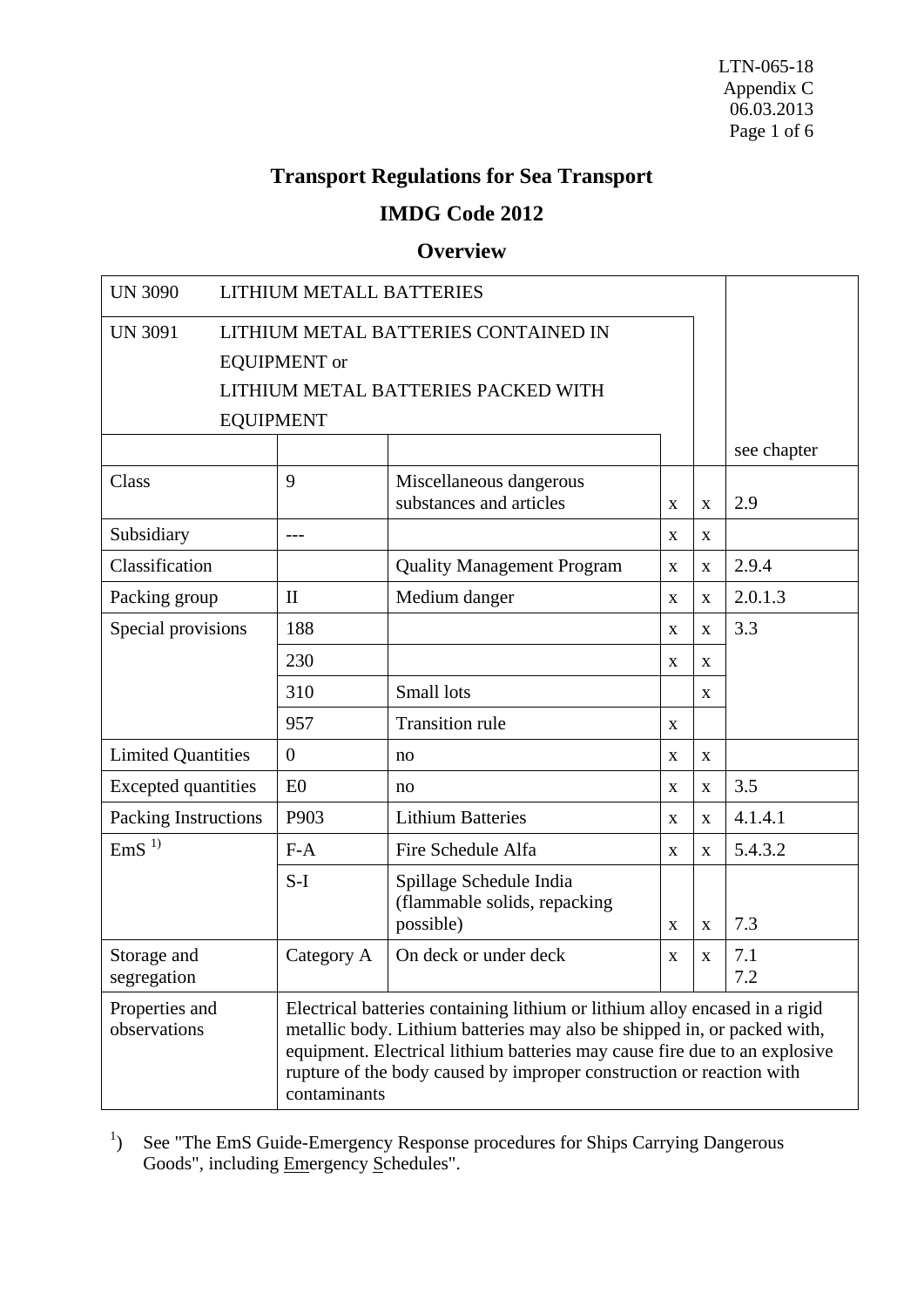### **IMDG - Code 2012 (Amdt.36-12)** Appendix C **Classification Lithium Batteries** 06.03.2013

### **2.9.4 Lithium batteries**

Cells and batteries, cells and batteries contained in equipment, or cells and batteries packed with equipment, containing lithium in any form shall be assigned to UN Nos. 3090, 3091. 3480 or 3481 as appropriate. They may be transported under these entries if they meet the following provisions:

.1 Each cell or battery is of the type proved to meet the requirements of each test of the *Manual Tests and Criteria* Part III, sub section 38.3. However batteries and cells manufactured before 1 January 2014 and conforming to a design type tested according to requirements of the fifth revised edition of the *Manual of Tests and Criteria*, part III, sub section 38.3, may continue to be transported;

**Note:** Batteries shall be of a design type proved to meet the testing requirements of the *Manual of Tests and Criteria*, part III, sub section 38.3, irrespective of whether the cells of which they are composed are of a tested design type.

- **.**2 Each cell and battery incorporates a safety venting device or is designed to prelude a violent rupture under conditions normally incident to transport;
- **.**3 Each cell and battery is equipped with an effective means of preventing external short circuits;
- **.**4 Each battery containing cells or series of cells connected is parallel is equipped with effective means as necessary to prevent dangerous reverse current flow (e.g., diodes, fuses, etc.);
- **.**5 Cells and batteries shall be manufactured under a quality management programme that includes:
	- (i) a description of the organizational structure and responsibilities of personnel with regard a design and product quality;
	- (ii) the relevant inspection and test, quality control, quality assurance, and process operation instructions that will be used;
	- (iii) process controls that should include relevant activities to prevent and detect internal short circuit failure during manufacture of cells;
	- (iv) quality records, such as inspection reports, test data, calibration data and certificates. Test data shall be kept and made available to the competent authority upon request;
	- (v) management reviews to ensure the effective operation of the quality management programme;
	- (vi) a process for control of documents and their revision;
	- (vii) a means for control of cells of batteries that are not conforming to the type tested as mentioned in .1 above;
	- (viii) training programmes and qualification procedures for relevant personnel; and
	- (ix) procedures to ensure that there is no damage to the final product.

Note: In-house quality management programmes may be accepted. Third party certification is not required, but the procedures listed in (i) to (ix) above shall be properly recorded and traceable. A copy of the quality management programme shall be made available to the competent authority upon request.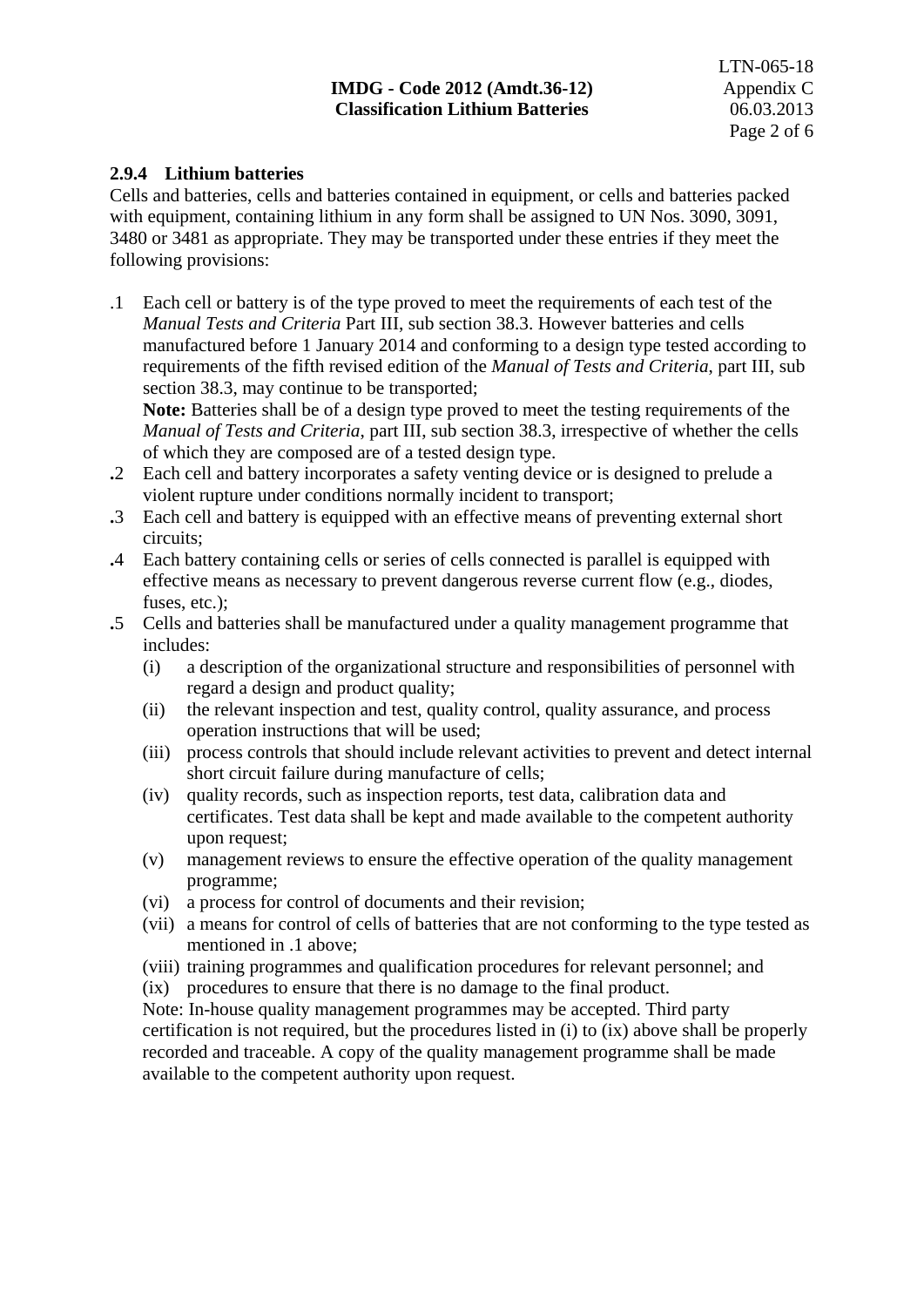### **Special Provision 188**

Lithium cells and batteries offered for transport are not subject to other provisions of this Code if they meet the following:

- .1 For a lithium metal or lithium alloy cell, the lithium content is not more than 1 g, and for a lithium-ion cell, the watt-hour rating is not more than 20 W h;
- .2 For a lithium metal or lithium alloy battery, the aggregate lithium content is not more than 2 g, and for a lithium-ion battery, the watt-hour rating is not more than 100 W h. Lithium-ion batteries subject to this provision shall be marked with the watt-hour rating on the outside case, except those manufactured before 1 January 2009;
- .3 Each cell or battery meets the provisions of 2.9.4.1 and 2.9.4.5;
- .4 Cells and batteries, except when installed in equipment, shall be packed in inner packagings that completely enclose the cell or battery. Cells and batteries shall be protected so as to prevent short circuits. This includes protection against contact with conductive materials within the same packaging that could lead to a short circuit. The inner packagings shall be packed in strong outer packagings which conform to the provisions of 4.1.1.1, 4.1.1.2 and 4.1.1.5;
- .5 Cells and batteries when installed in equipment shall be protected from damage and short circuit, and the equipment shall be equipped with an effective means of preventing accidental activation. This requirement does not apply to devices which are intentionally active in transport (radio frequency identification (RFID) transmitters, watches, sensors, etc.) and which are not capable of generating a dangerous evolution of heat. When batteries are installed in equipment, the equipment shall be packed in strong outer packagings constructed of suitable material of adequate strength and design in relation to the packaging's capacity and its intended use unless the battery is afforded equivalent protection by the equipment in which it is contained.
- .6 Except for packages containing button cell batteries installed in equipment (including circuit boards), or no more than four cell installed in equipment or no more than two batteries installed in equipment, each package shall be marked with the following:
	- (i) an indication that the package contains "lithium metal" or "lithium ion" cells or batteries; as appropriate;
	- (ii) as indication that the package shall be handled with care and that a flammability hazard exists if the package is damaged;
	- (iii) an indication that special procedures shall be followed in the event the package is damaged, to include inspection and repacking if necessary; and
	- (iv) a telephone number for additional information.
- .7 Each consignment of one or more packages marked in accordance with paragraph .6 shall be accompanied with a document including the following:
	- (i) an indication that the package contains "lithium metal" or "lithium ion" cells or batteries, as appropriate;
	- (ii) an indication that the package shall be handled with care and that a flammability hazard exists if the package is damaged;
	- (iii) an indication that special procedures shall be followed in the event the package is damaged, to include inspection and repacking if necessary; and
	- (iv) a telephone number of additional information.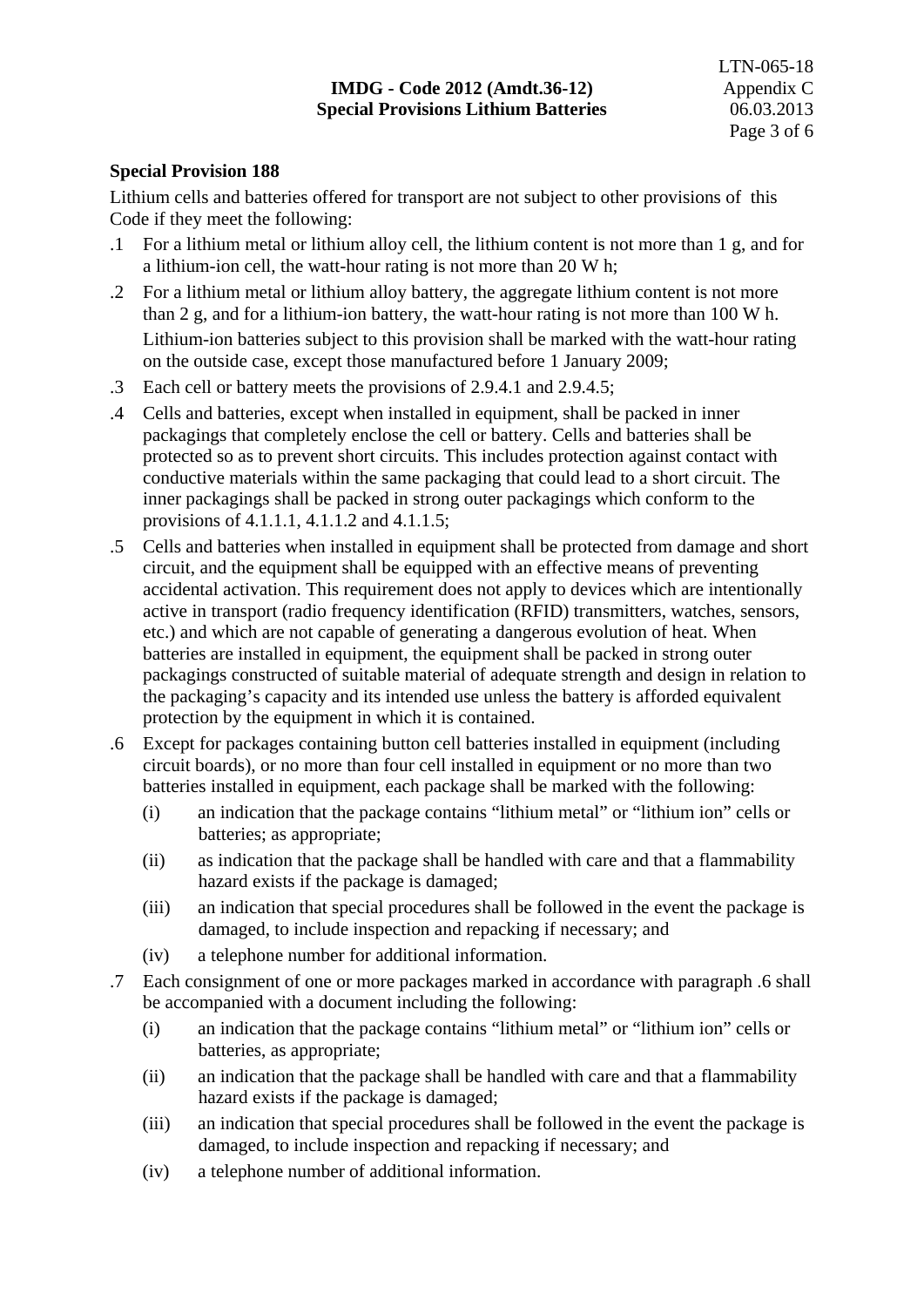### **IMDG - Code 2012 (Amdt.36-12)** Appendix C **Special Provisions Lithium Batteries** 06.03.2013

- .8 Except when batteries are installed in equipment, each package shall be capable of withstanding a 1.2 m drop test in any orientation without damage to cells or batteries contained therein, without shifting of the contents so as to allow battery to battery (or cell to cell) contact and without release of contents; and
- .9 Except when batteries are installed in or packed with equipment, packages shall not exceed 30 kg gross mass.

As used above and elsewhere in this Code, "lithium content" means the mass of lithium in the anode of a lithium metal or lithium alloy cell.

Separate entries exist for lithium metal batteries and lithium ion batteries to facilitate the transport of these batteries for specific modes of transport and to enable the application of different emergency response actions.

### **Special Provision 230**

Lithium cells and batteries may be transported under this entry if they meet the provisions of 2.9.4.

### **Special Provision 310**

The testing requirements in Chapter 38.3 of the UN Manual of Tests and Criteria do not apply to production runs consisting of not more than 100 cells and batteries, or to pre-production prototypes of cells and batteries when these prototypes are transported for testing if:

- .1 the cell and batteries are transported in an outer packaging that is a metal, plastics or plywood drum or a metal, plastics or wooden box and that meets the criteria for packing group I packagings; and
- .2 each cell and battery is individually packed in an inner packaging inside an outer packaging and is surrounded by cushioning material that in non-combustible, and nonconductive.

### **Special Provision 957**

Lithium cells and batteries manufactured before 1 January 2003 that have not been testes in accordance with the requirements in chapter 38.3 of the United Nations Manual of Tests and Criteria, as well as articles which contain such lithium cells or batteries, may be transported until 31 December 2013 if all applicable provisions of this Code are met.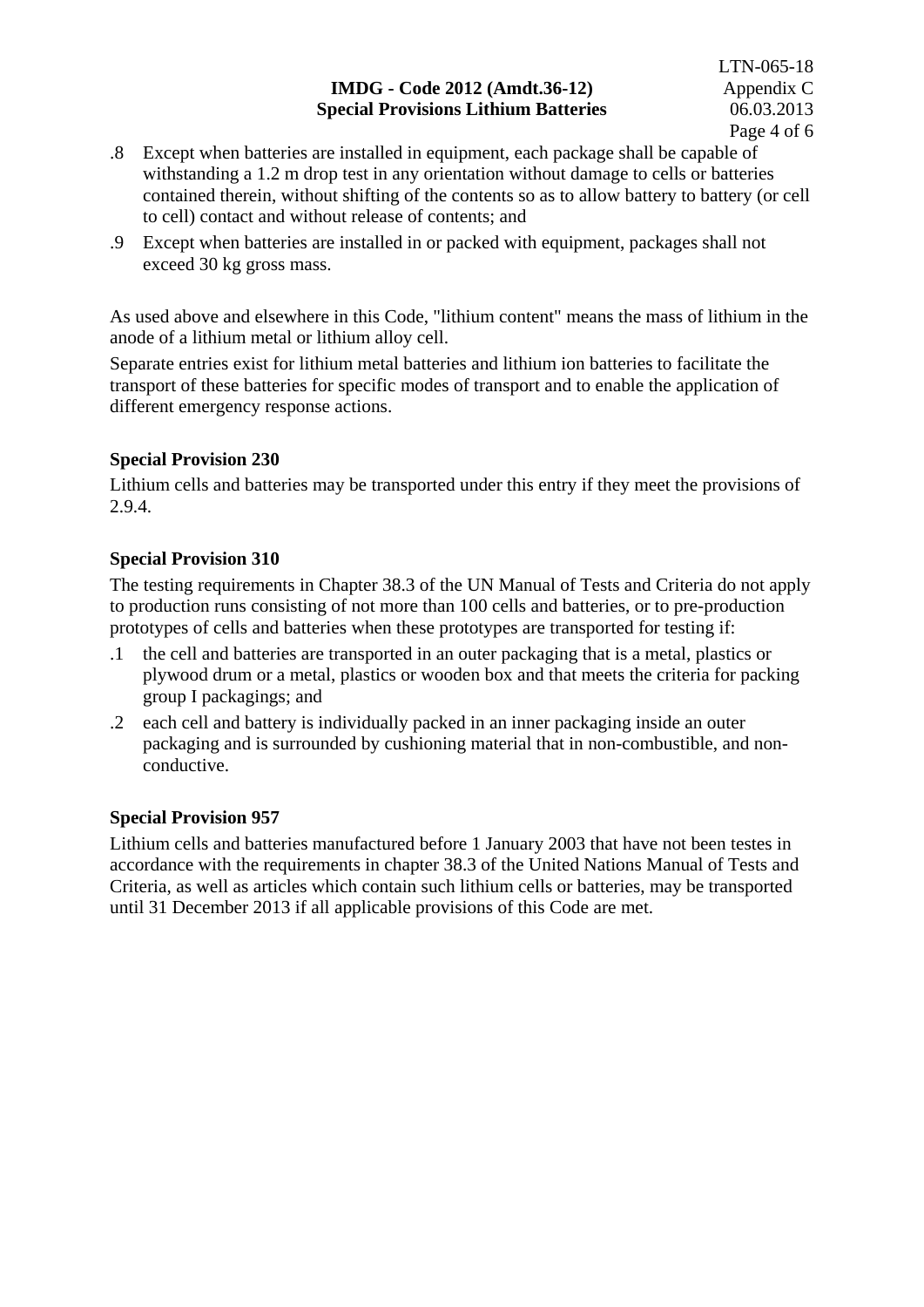| P 903 | PACKING INSTRUCTION                                                                                                                                                                                                | P 903 |  |  |  |  |  |  |
|-------|--------------------------------------------------------------------------------------------------------------------------------------------------------------------------------------------------------------------|-------|--|--|--|--|--|--|
|       | This instruction applies to UN Nos. 3090, 3091, 3480 and 3481.                                                                                                                                                     |       |  |  |  |  |  |  |
|       | The following packagings are authorized provided that the general provisions of 4.1.1 and                                                                                                                          |       |  |  |  |  |  |  |
|       | $4.1.3$ are met:                                                                                                                                                                                                   |       |  |  |  |  |  |  |
|       | (1) For cells and batteries:                                                                                                                                                                                       |       |  |  |  |  |  |  |
|       | Drums (1A2, 1B 2, 1N2, 1H2, 1D, 1G);<br>Boxes (4A, 4B, 4N 4C1, 4C2, 4D, 4F, 4G, 4H1, 4H2);<br>Jerricans (3A2, 3B2, 3H2).                                                                                           |       |  |  |  |  |  |  |
|       | Cells or batteries shall be packed in packagings so that the cells or batteries are protected<br>against damage that may be caused by the movement or placement of the cells or<br>batteries within the packaging. |       |  |  |  |  |  |  |
|       | Packagings shall conform to the packing group II performance level.                                                                                                                                                |       |  |  |  |  |  |  |
| (2)   | In addition for cells or batteries with a gross mass of 12 kg or more employing a strong,<br>impact resistant outer casing, and assemblies of such cells or batteries:                                             |       |  |  |  |  |  |  |
|       | Strong outer packagings, in protective enclosures (e.g., in fully enclosed or<br>(a)<br>wooden slatted crates); or                                                                                                 |       |  |  |  |  |  |  |
|       | Pallets or other handling devices.<br>(b)                                                                                                                                                                          |       |  |  |  |  |  |  |
|       | Cells or batteries shall be secured to prevent inadvertent movement, and the terminals<br>shall nor support the weight of other superimposed elements.                                                             |       |  |  |  |  |  |  |
|       | Packagings need not meet the requirements of 4.1.1.3.                                                                                                                                                              |       |  |  |  |  |  |  |
|       | (3) For cells or batteries packed with equipment:                                                                                                                                                                  |       |  |  |  |  |  |  |
|       | Packagings conforming to the requirements in paragraph (1) of this packing instruction,<br>then placed with the equipment in an outer packaging; or                                                                |       |  |  |  |  |  |  |
|       | Packagings that completely enclose the cells or batteries, then placed with equipment in a<br>packaging conforming to the requirements in paragraph (1) of this instruction.                                       |       |  |  |  |  |  |  |
|       | The equipment shall be secured against movement within the outer packaging.                                                                                                                                        |       |  |  |  |  |  |  |
|       | For the purpose of this packaging instruction, "equipment" means apparatus requiring the<br>lithium metal or lithium ion cells or batteries with which it is packed for its operation.                             |       |  |  |  |  |  |  |
|       | (4) For cells or batteries contained in equipment:                                                                                                                                                                 |       |  |  |  |  |  |  |
|       | Strong outer packagings constructed of suitable material, and of adequate strength and<br>design in relation to the packaging capacity and its intended use. They shall be                                         |       |  |  |  |  |  |  |
|       | constructed in such a manner as to prevent accidental operation during transport.<br>Packagings need not meet the requirements of 4.1.1.3.                                                                         |       |  |  |  |  |  |  |
|       | Large equipment can be offered for transport unpackaged or on pallets when the cells or<br>batteries are afforded equivalent protection by the equipment in which they are contained.                              |       |  |  |  |  |  |  |
|       | Devices such as radio frequency identification (RFID) tags, watches and temperature<br>loggers, which are not capable of generation a dangerous evolution of heat, may be                                          |       |  |  |  |  |  |  |
|       | transported when intentionally active in strong outer packagings. When active, these                                                                                                                               |       |  |  |  |  |  |  |
|       | devices shall meet defined standards for electromagnetic radiation to ensure that the<br>operation of the device does not interfere with aircraft systems.                                                         |       |  |  |  |  |  |  |
|       | Additional requirement:                                                                                                                                                                                            |       |  |  |  |  |  |  |
|       | Cells or batteries shall be protected against short circuit.                                                                                                                                                       |       |  |  |  |  |  |  |
|       |                                                                                                                                                                                                                    |       |  |  |  |  |  |  |